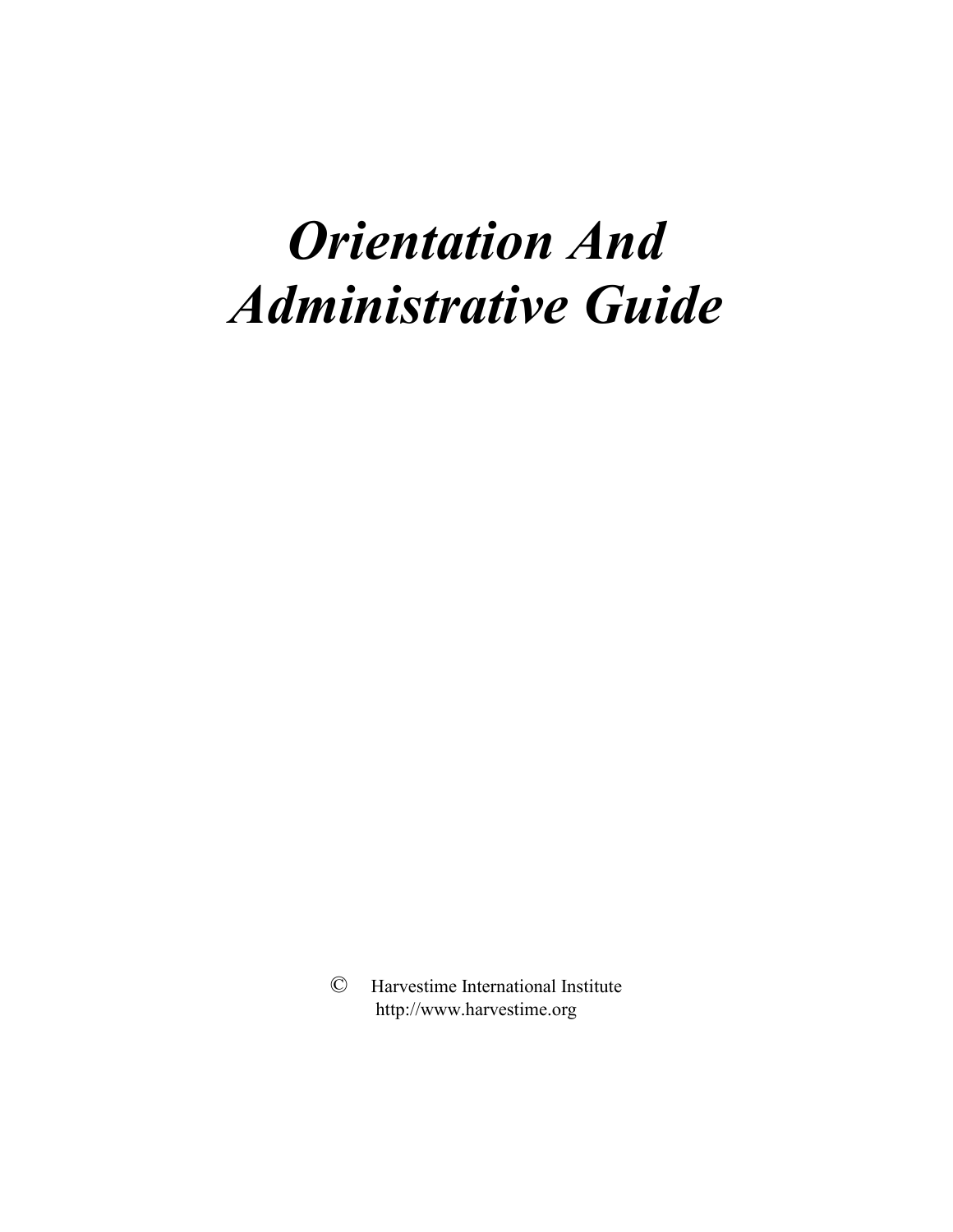# **TABLE OF CONTENTS**

| Harvestime International Network:                           |                                                |                                                                  |                                                           |                      |  |    |
|-------------------------------------------------------------|------------------------------------------------|------------------------------------------------------------------|-----------------------------------------------------------|----------------------|--|----|
| The Name<br><b>Contract Contract State</b>                  |                                                | $\mathbf{r} = \mathbf{r} \times \mathbf{r}$ , where $\mathbf{r}$ |                                                           |                      |  |    |
| Statement Of Purpose. Assume that the statement Of Purpose. |                                                |                                                                  | $\bullet$ - $\bullet$ - $\bullet$ - $\bullet$ - $\bullet$ | <b>All Contracts</b> |  | 3  |
| Doctrinal Statement .                                       |                                                |                                                                  |                                                           |                      |  | 4  |
| Harvestime International Institute:                         |                                                |                                                                  |                                                           |                      |  |    |
| The Name<br>and the state of the state of                   |                                                |                                                                  |                                                           |                      |  |    |
| Our Specific Mission.                                       |                                                |                                                                  |                                                           |                      |  |    |
| <b>Structure and Function</b>                               |                                                |                                                                  |                                                           |                      |  |    |
| Curriculum Emphasis.                                        |                                                | and the company of the                                           | $\bullet$                                                 |                      |  | 9  |
| <b>Spiritual Reproduction</b>                               | $\mathcal{L}^{\pm}$                            | $\mathbf{L}^{\text{max}}$                                        | $\bullet$                                                 |                      |  | 10 |
| Progression.                                                | $\mathbf{z}$ and $\mathbf{z}$ and $\mathbf{z}$ | $\mathbf{L}^{\text{max}}$                                        | $\bullet$ . The same $\bullet$                            | $\ddot{\phantom{0}}$ |  | 11 |
| Curriculum .                                                |                                                |                                                                  | $\bullet$                                                 |                      |  | 12 |

| Course Format.                                                                                                                                                                                                                 | . The contract of the contract of the contract of $17$                                                          |  |  |  |     |
|--------------------------------------------------------------------------------------------------------------------------------------------------------------------------------------------------------------------------------|-----------------------------------------------------------------------------------------------------------------|--|--|--|-----|
| Study Materials and the contract of the contract of the contract of the contract of the contract of the contract of the contract of the contract of the contract of the contract of the contract of the contract of the contra |                                                                                                                 |  |  |  |     |
| Seven Study Steps (Seven Study Steps (Seven Study Steps (Seven Assessment Assessment Assessment Assessment Assessment Assessment Assessment Assessment Assessment Assessment Assessment Assessment Assessment Assessment Asses |                                                                                                                 |  |  |  |     |
|                                                                                                                                                                                                                                |                                                                                                                 |  |  |  | -19 |
| Student Record                                                                                                                                                                                                                 | the contract of the contract of the contract of the contract of the contract of the contract of the contract of |  |  |  | 20  |

### **PART THREE: ADMINISTRATIVE GUIDE**

| The Challenge: Equipping The Laity.              |  |         |           |         |    |
|--------------------------------------------------|--|---------|-----------|---------|----|
| Entry Level Skills                               |  |         |           |         | 24 |
| <b>Adapting Materials To Illiterate People</b>   |  |         | $\bullet$ | $\cdot$ | 24 |
| Record Keeping                                   |  | $\cdot$ |           |         | 24 |
| Group Study                                      |  |         |           |         | 25 |
| Establishing A Harvestime Institute              |  |         |           |         | 25 |
| <b>Conducting Class Sessions</b>                 |  |         |           |         | 27 |
| Translation, Reproduction, And Internet Policies |  |         |           |         | 29 |
|                                                  |  |         |           |         |    |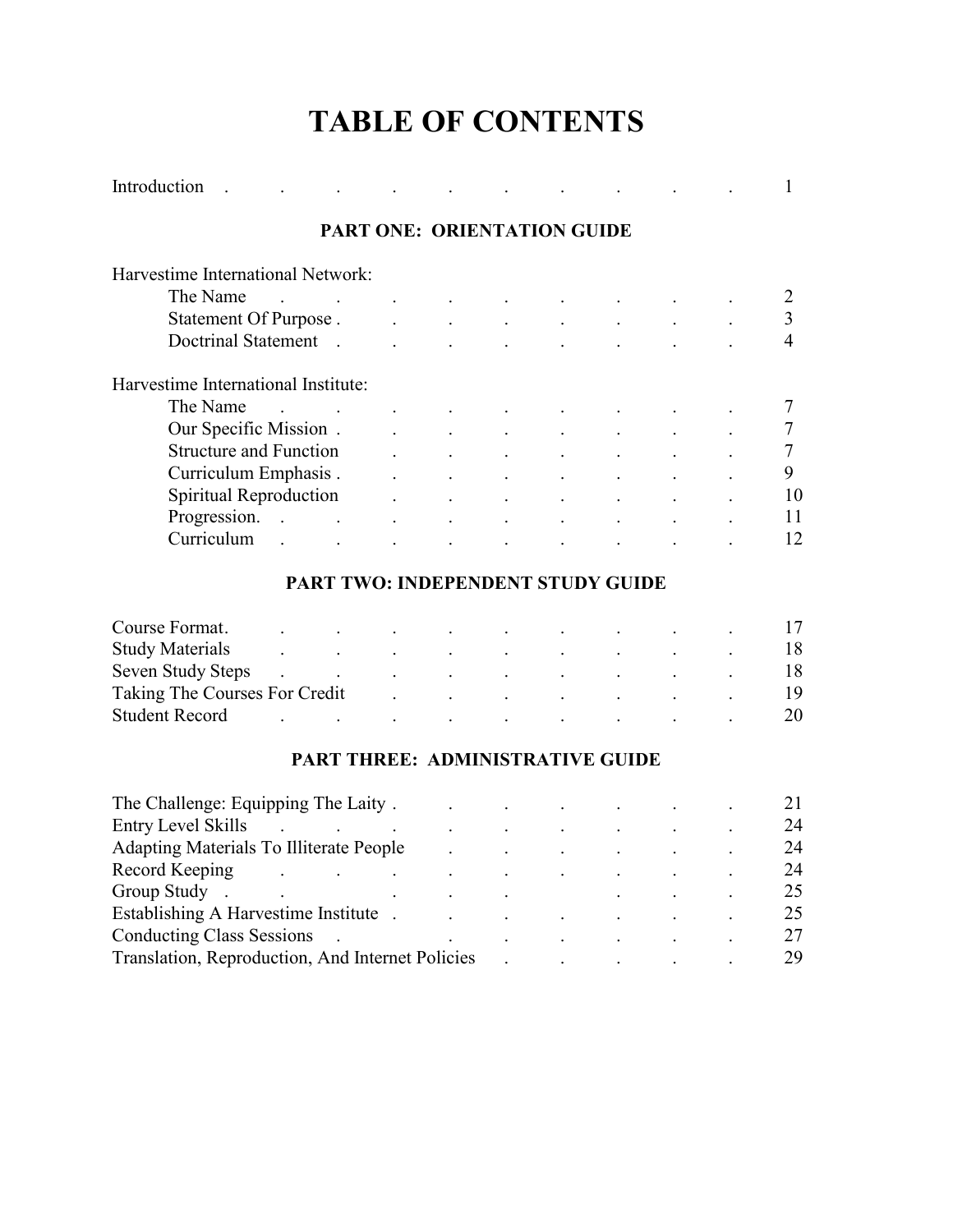# **INTRODUCTION**

This introductory manual provides orientation and administrative guidelines for Harvestime International Institute, the Christian education by extension ministry of Harvestime International Network.

Part One of the manual presents an introduction to the ministry of Harvestime International Network and the Institute.

**Part Two** contains guidelines for independent study of curriculum.

Part Three is an administrative guide which provides suggestions for group study, starting an Institute, and reproduction and translation of curriculum.

This Orientation And Administrative Guide:

- Introduces the ministries of Harvestime International Network and the Institute.
- Provides an overview of curriculum objectives.
- Provides guidelines for independent study.
- Provides guidelines for group study.
- Explains available resources for starting a Harvestime Institute.
- Details reproduction, distribution, and translation policies.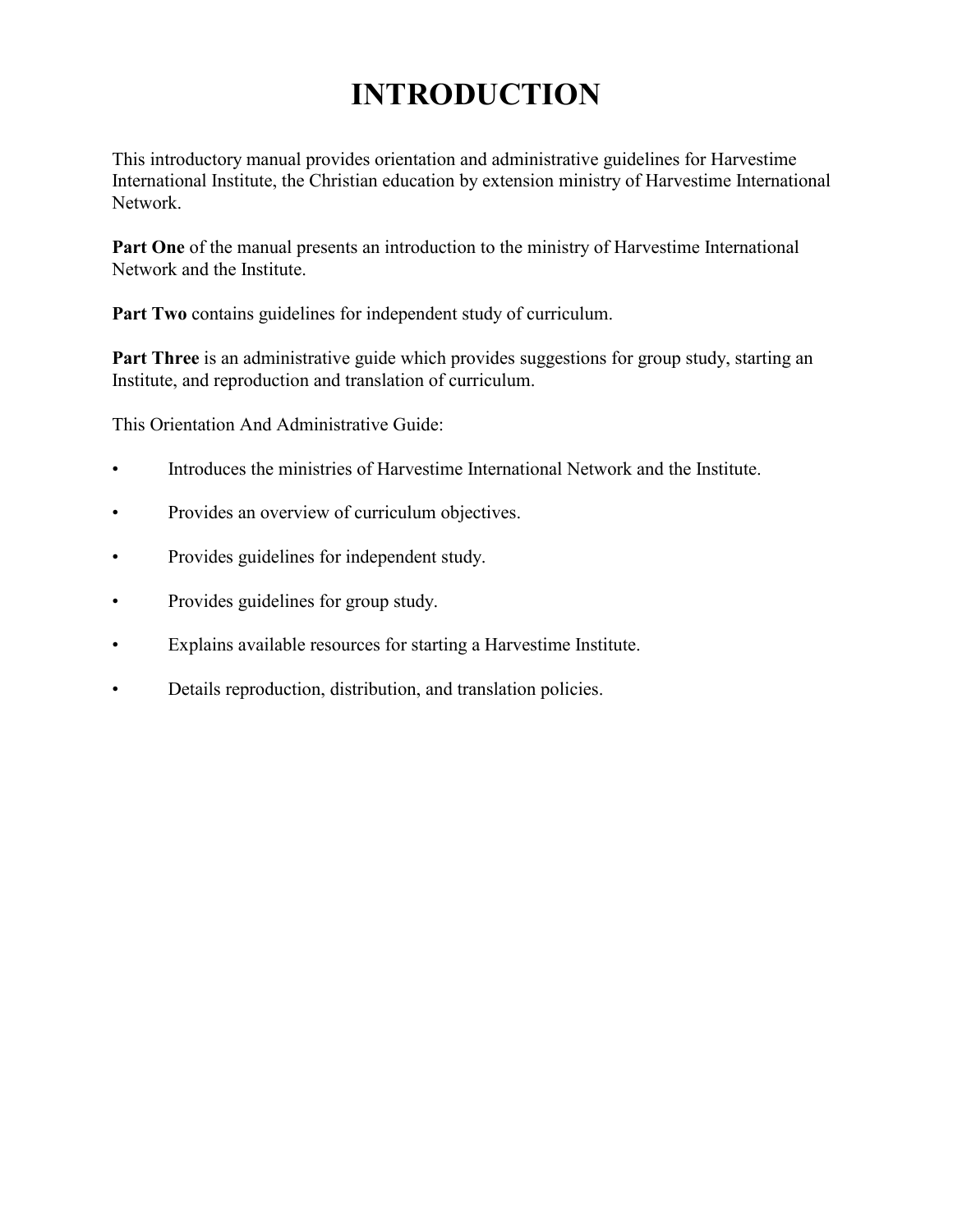#### **PART ONE**:

# **ORIENTATION GUIDE**

This section introduces the ministry of Harvestime International Network and the Harvestime Institute by providing information on the organization, its purposes, doctrinal beliefs, specific mission, structure and function, and curriculum.

### **HARVESTIME INTERNATIONAL NETWORK**

Harvestime International Network: The name of the organization reflects its purpose:

**HARVESTIME**: A joining of the words "harvest" and "time" emphasizes the urgency of the command to harvest. The Bible warns, *"Where there is no vision, the people perish" (Proverbs 29:18)*. Jesus Christ challenged His followers with one of the greatest visions of all times:

*...Lift up your eyes, and look on the fields; for they are white already to harvest. (John 4:35)*

The challenge for laborers for the spiritual harvest fields of the world is greater than ever as we near the return of our Lord and Savior, Jesus Christ. In the natural world, harvesting is the act or process of gathering the ripened crop, to gain or win by effort the product of any labor. In the spiritual world, the analogy of natural principles of harvest is made to the reaping of souls of men, women, and children through proper presentation of the Gospel. Jesus said:

*...The harvest truly is plenteous, but the laborers are few. (Matthew 9:37)*

The only way this great spiritual harvest will be reaped is for each born-again believer to become a reproducing Christian...a harvester. It is to this vision Harvestime International Network is dedicated: Raising up laborers for worldwide spiritual harvest.

**INTERNATIONAL**: The word international means "between or among nations." Our vision is global in nature, with special emphasis on people groups yet unreached with the Gospel message.

**NETWORK**: A network is the joining together of many segments to make a whole. Working between denominations, organizations, and nations in a new network of evangelism is the vision of this ministry. Simply stated, a network consists of people talking to each other, sharing ideas, information and resources to achieve a common goal. For Harvestime International Network, that goal is reaching the world with the Gospel of the Kingdom. The New Testament definition of the Church is an example of networking. The Church is pictured as a united body of many parts, gifted believers functioning together in ministry and mission (I Corinthians 12:4-31). The controlling power of the network is the authority of God's Word and the Lord Jesus Christ.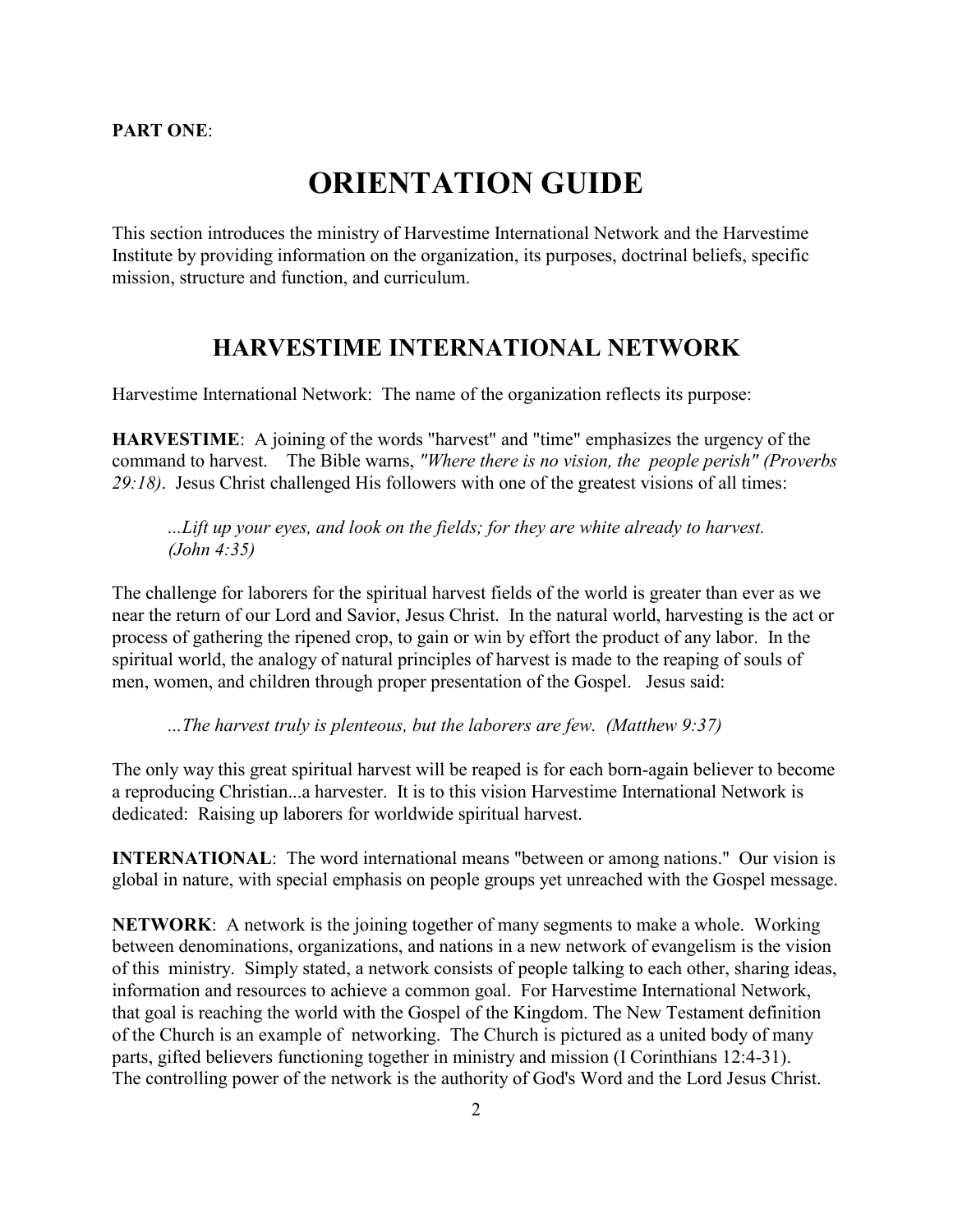### **STATEMENT OF PURPOSE**

It was upon the spiritual harvest fields of the world that Jesus Christ constantly focused the attention of His disciples:

*Say not ye, There are yet four months, and then cometh harvest? Behold, I say unto you, Lift up your eyes, and look on the fields; for they are white already to harvest. (John 4:35)*

The challenge given by our Lord is for laborers, men and women who know how to reap the spiritual harvest fields of the world for the Kingdom of God. It is to this purpose that Harvestime International Network is dedicated, to recruit, train, motivate, and mobilize a network of international harvesters capable of:

1. Intercession for international spiritual harvest:

*...The harvest truly is plenteous, but the laborers are few; Pray ye therefore the Lord of the harvest, that He will send forth laborers into His harvest. (Matthew 9:37-38)* 

2. Articulation of the principles of spiritual harvest:

*And the things that thou hast heard of me among many witnesses, the same commit thou to faithful men, who shall be able to teach others also. (2 Timothy 2:2)*

3. Demonstration of the principles of spiritual harvest:

*And my speech and my preaching was not with enticing words of man's wisdom,*  but in demonstration of the Spirit and of power: that your faith should not stand *in the wisdom of men, but in the power of God. (1 Corinthians 2:4-5)*

4. Communication of the urgency of the mandate for worldwide spiritual harvest:

*The harvest is past, the summer is ended, and we are not saved. (Jeremiah 8:20)*

5. Mobilization of members of the Body of Christ to reap their appointed fields in worldwide, end-time harvest:

*...He reserveth unto us the appointed weeks of the harvest. (Jeremiah 5:24)*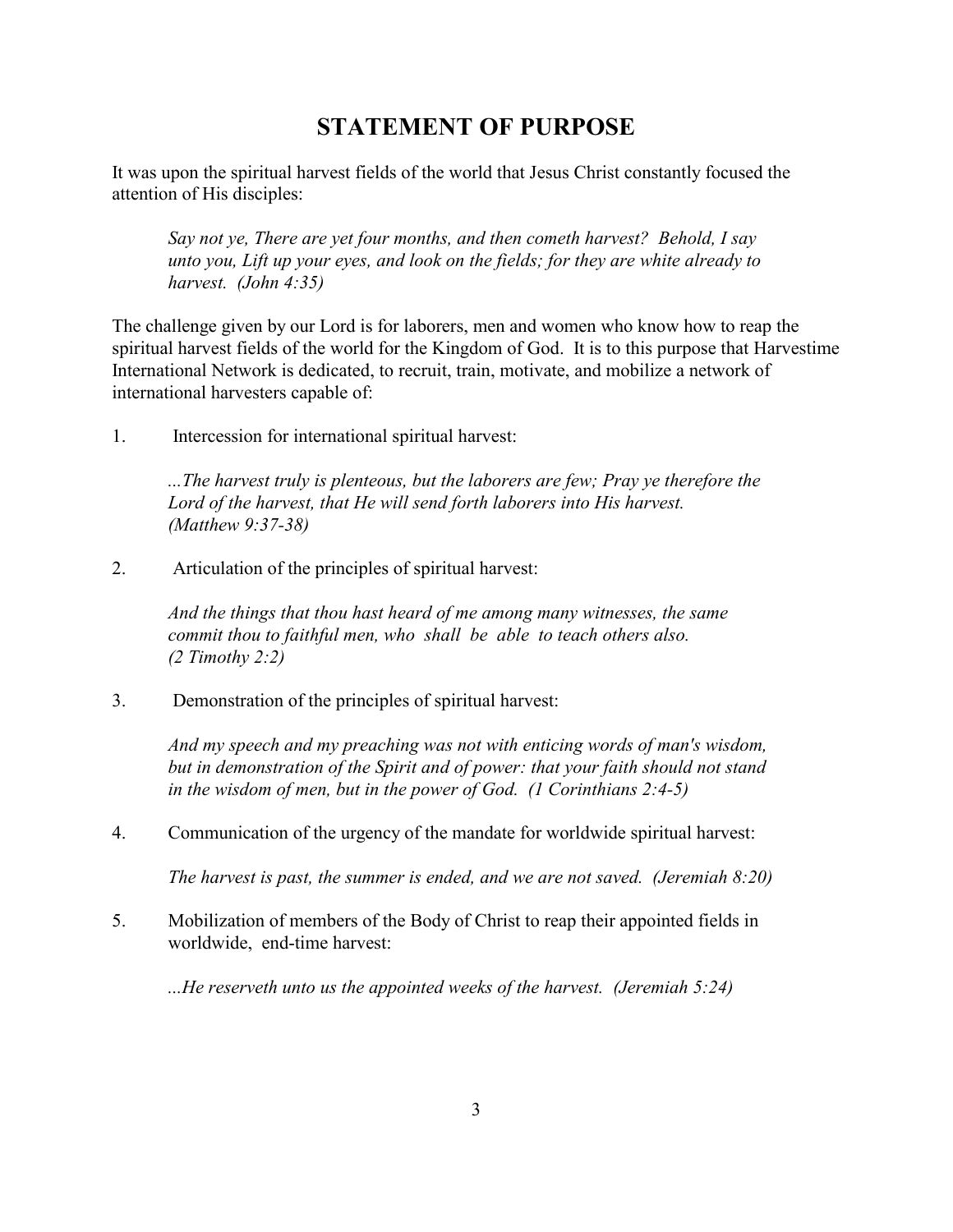### **DOCTRINAL STATEMENT**

The purpose and objectives of Harvestime International Network focus on the spiritual principles of harvest revealed in God's Word. The Doctrinal position of the organization is also centered on this great vision:

#### **THE WORD OF GOD**

The Seed

*The seed Is the Word of God... (Luke 8:11)*

The Scriptures of the Old and New Testaments are the true Word of God, the foundation of Christian faith, understanding, life and ministry. The Scriptures are without error and are not to be added to, taken from, or changed by tradition or supposed revelation:

*For ever, O Lord, thy Word is settled in Heaven. (Psalms 119:89)*

#### **THE TRIUNE GOD**

The Lord of the Harvest

*Pray ye therefore the Lord of the Harvest... (Matthew 9:38)*

The Godhead consists of God the Father, God the Son Jesus Christ, and God the Holy Spirit:

*For there are three that bear record in Heaven, the Father, the Word and the Holy Ghost: and these three are one. (1 John 5:8)*

#### **God The Father:**

There is but one God, unlimited, eternal and perfect, Creator of Heaven and earth:

*For thus saith the Lord that created the heavens; God Himself that formed the earth and made it; He hath established it, He created it not in vain; He formed it to be inhabited; I am the Lord, and there is none else. (Isaiah 45:18)*

#### **God The Son, Jesus Christ:**

Jesus Christ was supernaturally conceived by the Holy Spirit and born of the virgin Mary. He was the perfect sacrifice for the sin of all mankind through His death and the shedding of His blood.

He arose from the dead in His own glorified body, appeared to many, ascended into Heaven, and will return to earth in power and glory. He is now the Head of His Body, the Church, victor over all the powers of darkness, and is at the right hand of God making intercession for believers:

*Wherefore God also hath highly exalted Him, and given Him a name which is above every name: That at the name of Jesus every knee should bow, of things in Heaven, and things in earth, and things under the earth; And that every tongue should confess that Jesus Christ is Lord, to the glory of God the Father. (Philippians 2:9-11)*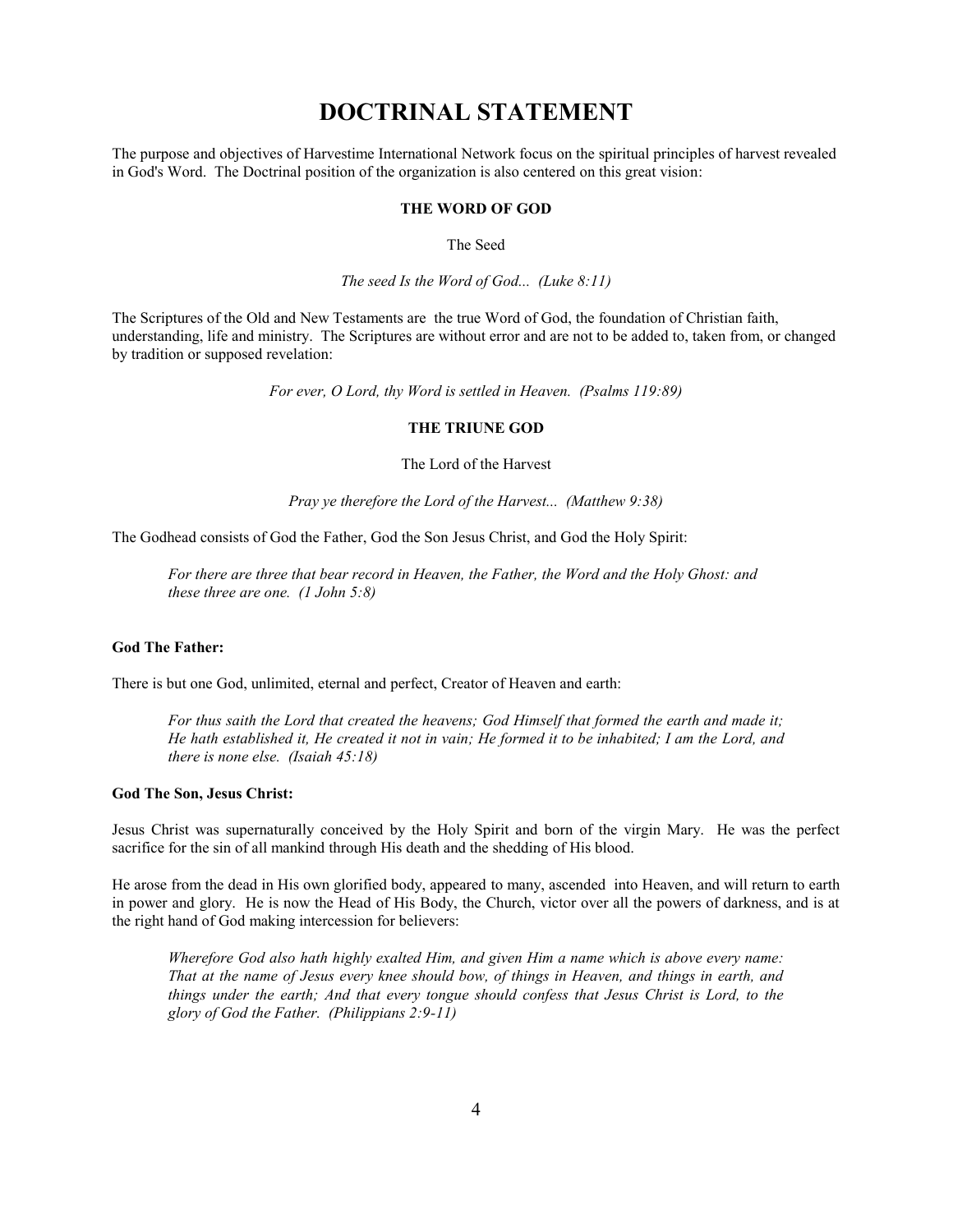#### **God The Holy Spirit:**

The Holy Spirit inspired the Word of God, anointed Jesus Christ for His ministry, filled the Church with Pentecostal power, and will transform the mortal bodies of believers in the glory of resurrection.

The Holy Spirit convicts the world of sin, righteousness, and judgment, unites man to Jesus Christ in faith, brings about the new birth, and dwells within the believer.

The Baptism of the Holy Spirit is available to all who believe in Jesus Christ and will be evidenced by the ability to be a powerful witness of our resurrected Lord as well as the confirming sign of Acts 2:4:

*But ye shall receive power, after that the Holy Ghost is come upon you: and ye shall be witnesses unto me both in Jerusalem, and in all Judaea, and in Samaria, and unto the uttermost part of the earth. (Acts 1:8)*

The gifts of the Spirit are available to the believer through the ministry of the Holy Spirit, who bestows them on every man as He will:

*But all these worketh that one and the selfsame Spirit, dividing to every man severally as He will. (1 Corinthians 12:11)*

The Holy Spirit also makes possible the fruit of the Spirit, enabling the believer to grow in sanctification:

*But the fruit of the Spirit is love, joy, peace, longsuffering, gentleness, goodness, faith, meekness, temperance... (Galatians 5:22-23)*

#### **MAN**

#### The Sower

#### *Behold there went out a sower to sow. (Mark 4:3)*

Man was created by God in the image and likeness of God. Through the original sin of Adam and Eve, all men became sinful in nature. Man is totally incapable of returning to God in himself, and is lost without hope apart from the salvation of Jesus Christ:

*And so it is written, The first man Adam was made a living soul; the last Adam was made a quickening spirit. Howbeit that was not first which is spiritual, but that which is natural; and afterward that which is spiritual. The first man is of the earth, earthy; the second man is the Lord from Heaven. (1 Corinthians 15:45-47)*

#### **SALVATION**

#### The Harvest

*But he that received seed into the good ground is he that heareth the Word, and understandeth it; which also beareth fruit...(Matthew 13:23)* 

Salvation is the gift of God through grace and faith in Jesus Christ. There is no name except that of Jesus Christ by which mankind may be saved.

By turning from sin, bringing forth the fruit of repentance, and trusting in Christ and His death for the sins of all, man is born again to eternal life by the Holy Spirit.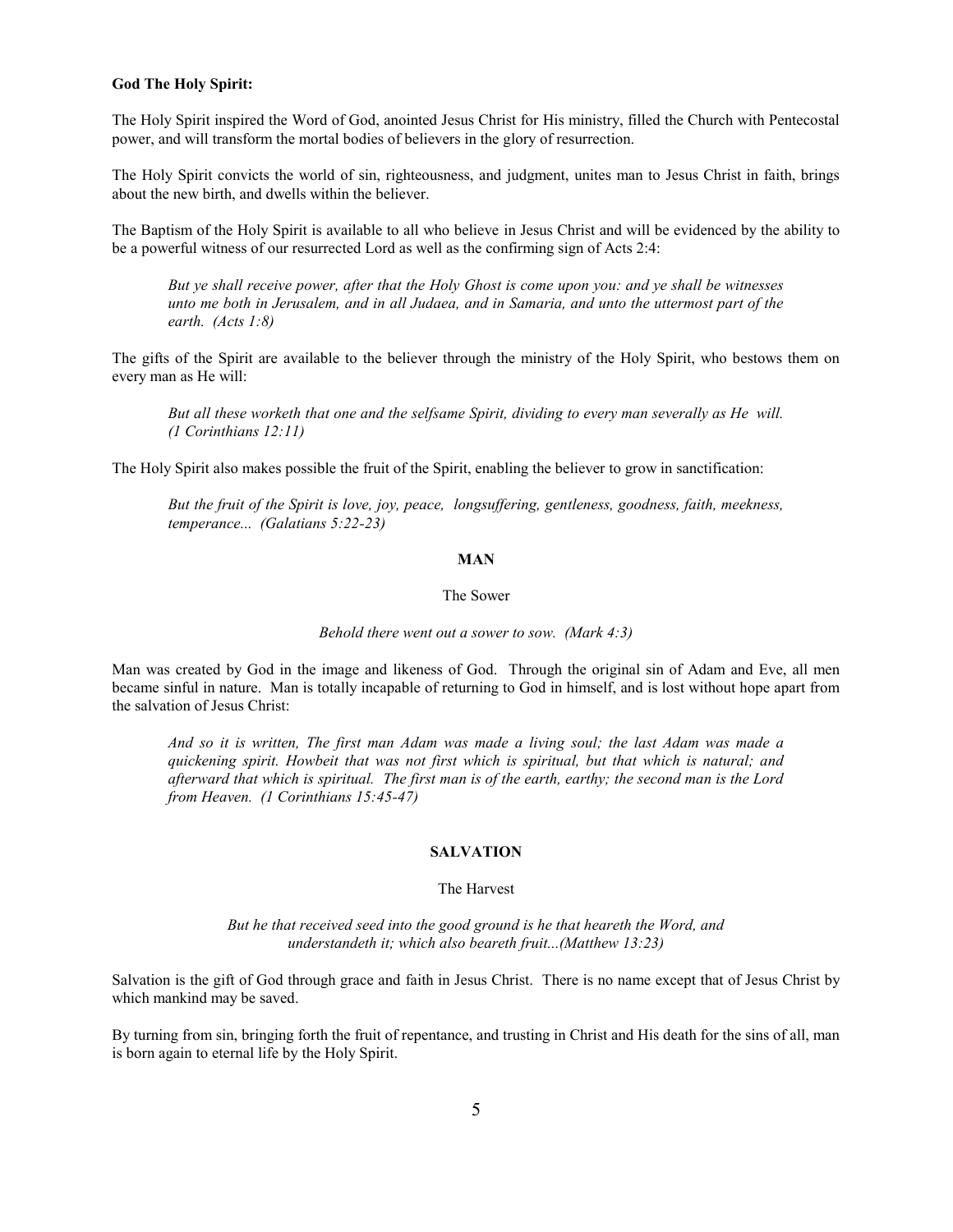Through this redemptive act comes forgiveness of sin, liberation from bondage of the world, and freedom in the Spirit of God.

*For it is by free grace (God's unmerited favor) that you are saved (delivered from judgment and made partakers of Christ's salvation) through (your) faith. And this (salvation) is not of yourselves--of your own doing, it came not through your own striving--but it is the gift of God; Not because of works (not of the fulfillment of the Law's demands), lest any man should boast.--It is not the result of what any one can possibly do, so no one can pride himself in it or take glory to himself. (Ephesians 2:8-9) The Amplified Bible*

#### **THE CHURCH**

#### The Laborers

*Pray ye therefore the Lord of the harvest that He will send forth laborers into His harvest. (Matthew 9:38)*

The Church is the Body and Bride of Christ. The primary mission of the Church is to teach all nations and to make disciples, taking the Gospel of the Kingdom to all men and nations with confirming signs:

*And He said to them, Go into all the world and preach and publish openly the good news (the Gospel) to every creature (of the whole human race). He who believes-- (that is,) who adheres to and trusts in and relies on the Gospel and Him Whom it sets forth--and is baptized will be saved (from the penalty of eternal death); but he who does not believe--who does not adhere to and trust in and rely on the Gospel and Him Whom it sets forth--will be condemned. And these attesting signs will accompany those who believe: In My name they will drive out demons; they will speak in new languages; they will pick up serpents, and (even) if they drink anything deadly, it will not hurt them; they will lay their hands on the sick, and they will get well. (Mark 16:15-18) The Amplified Bible*

#### **THE CONSUMMATION**

The Final Harvest

*Thrust in thy sickle, and reap: for the time is come for thee to reap; for the harvest of the earth is ripe. (Revelation 14:15)*

The consummation [the end] of all things includes the visible and glorious return of Jesus Christ, the resurrection of the dead, and the translation of those alive in Christ unto the judgment of the just and the unjust. Satan with his hosts and all men outside Christ will be separated from the presence of God to endure eternal punishment while the redeemed will be in the presence of God for eternity:

*But I would not have you to be ignorant, brethren, concerning them which are asleep, that ye sorrow not, even as others which have no hope. For if we believe that Jesus died and rose again, even so them also which sleep in Jesus will God bring with Him. For this we say unto you by the*  word of the Lord, that we which are alive and remain unto the coming of the Lord shall not *prevent them which are asleep. For the Lord Himself shall descend from Heaven with a shout, with the voice of an archangel, and with the trump of God: and the dead in Christ shall rise first; Then we which are alive and remain shall be caught up together with them in the clouds to meet the Lord in the air... (1 Thessalonians 4:13-17)*

*And I saw the dead, small and great, stand before God; and the books were opened: and another book was opened, which is the book of life: and the dead were judged out of those things which were written in the books, according to their works. (Revelation 20:12)*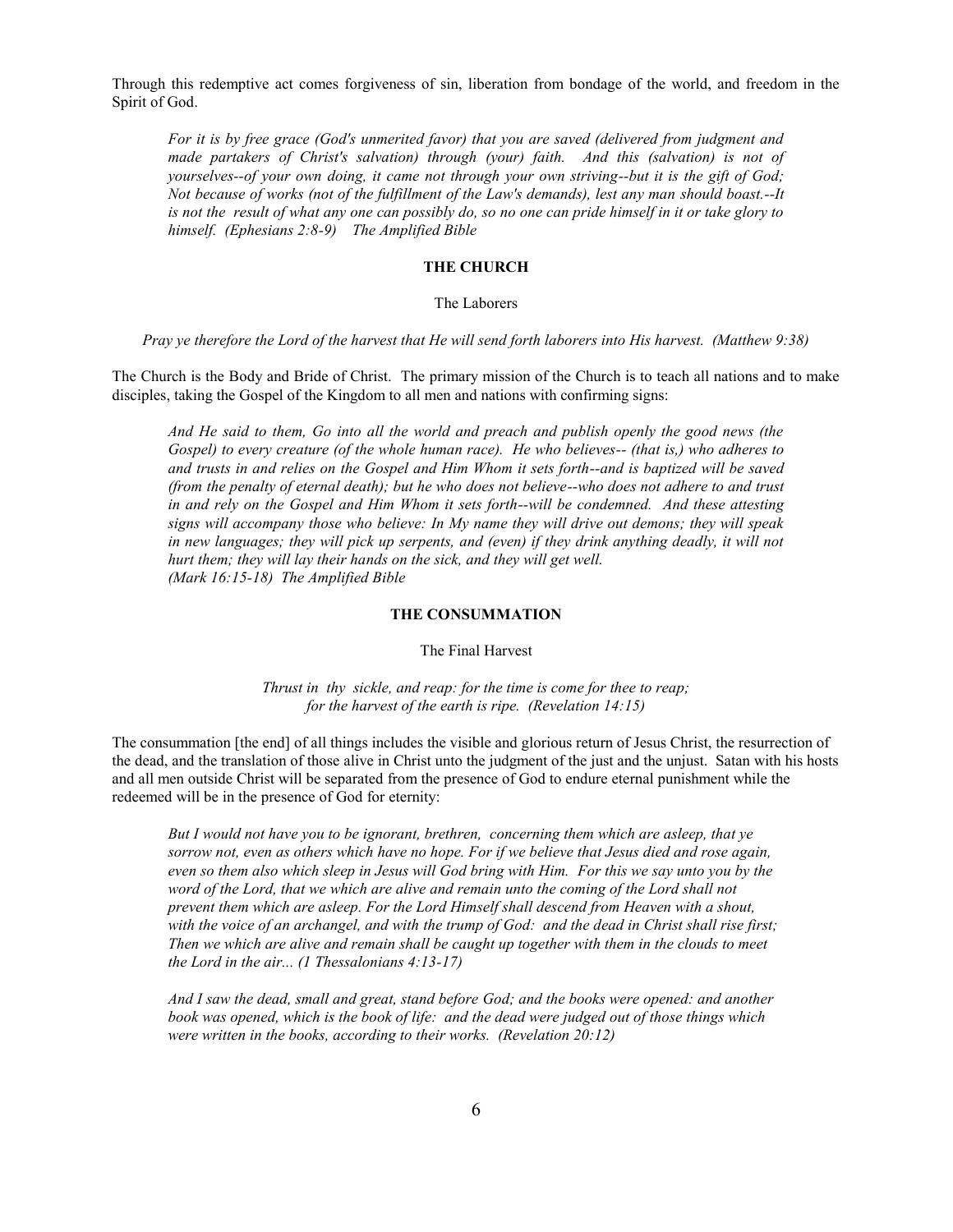### **HARVESTIME INTERNATIONAL INSTITUTE**

The word "institute" rather than "training center" or "school" is used because the noun form of the word not only means school, but can also mean a union or association. This reflects the networking aspect of Harvestime International Network, sponsoring organization of the Institute. The vision is to work with existing evangelical organizations in the raising up and equipping of spiritual harvesters.

The word "institute" in its verb form means "to bring into being, develop, create, initiate, conceive, and give birth to." The Institute is birthing a vision designed to move laymen from vision to reality, from observation to demonstration of the power of God.

#### **OUR SPECIFIC MISSION**

-Harvestime International Institute is not a seminary for those who desire study of theological issues or training in Biblical languages, archaeology, history, etc.

-Harvestime International Institute is not in competition with the traditional Bible college. For those who are educationally and financially qualified, have access to a school, and whose circumstances permit, we encourage a traditional Bible college education. Harvestime is for laymen and women who do not have opportunities for such training.

-Harvestime is not a denomination, nor does it desire to create a denominational structure. Harvestime is a network working between denominations, churches, organizations, and nations to raise up laborers for the harvest fields of the world.

-The Institute is not a self-improvement program. God is not teaching self-improvement but is taking dead men and women and making them spiritually alive. That is radically different from self-help.

-Harvestime International Institute is a Christian education by extension program designed to reach every level of the Body of Christ. This Bible-based material can be used for individual study and for small group Bible study in homes, organizations, schools, prisons, and churches on a local, national, or international basis.

### **STRUCTURE AND FUNCTION**

Harvestime International Institute was conceived by the Holy Spirit and in answer to a cry from the harvest fields of the world for materials geared for the average layman. Leaders involved in training laymen found most available programs to consist of two approaches:

**First**, there is the curriculum offered by of the typical seminary or Bible college which includes Latin, Greek, Biblical archaeology and many other courses not included in the training of the disciples by Jesus. Some of these courses are beyond the educational level of the average layman, and geographic accessibility and tuition costs to a seminary or Bible college are often prohibitive.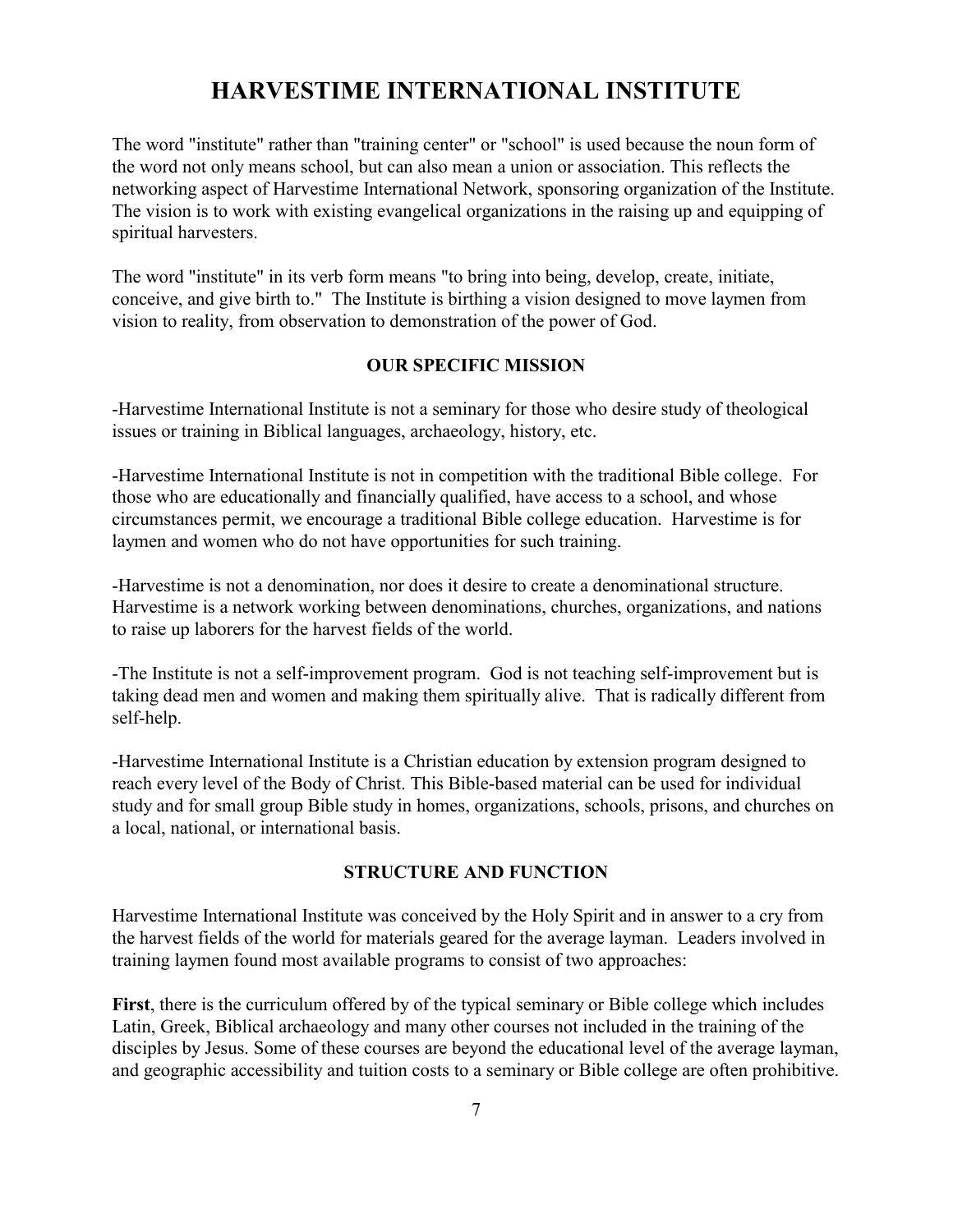**Second**, there is the seminar approach, where only one or two segments of training are provided. For example:

-In some seminars students may be taught "How to Have the Power of God" with great emphasis on the miraculous, but no training on the practical aspects of ministry. They may emerge with zeal but no practical knowledge of how to use that power.

-Other seminars focus on "Victorious Christian Living," while fundamentals of the faith are ignored. Some people they are trying to teach to live victoriously really do not understand what it means to be born again.

-In some seminars, participants are introduced to deep revelations which inspire them, but they are not taught how to study God's Word to receive their own revelation through the Holy Spirit. Thus, they become only imitators of what they have heard.

Harvestime International Institute is more extensive than a seminar in its content, but at the same time is not as inclusive as a Bible college because it eliminates materials not directly related to spiritual growth and reproduction.

The Institute is mobile in form. Through the Internet, computer disks, flash drives, SD cards, mobile devices, local translation, publication, and distribution--the courses can be taken anywhere in the world which allows laymen to participate without leaving their present environment. Students study within the context of their own culture, allowing their daily activities to remain stable while becoming a laboratory for application of what they are learning. The Institute uses the distance factor as a positive element in developing learning independence. The goal of education is not to make students dependent upon teachers, but independent of them.

The Institute does not spend millions of dollars on brick and mortar to build schools. The classes can be offered in existing facilities, whether it be in a home, church, or public meeting hall. Jesus did not construct buildings, yet He took men from vision to reality. It is the content, not the physical facility, that establishes an institute as an effective spiritual force for God.

A great leader in the United States, Benjamin Franklin, once said, "Give me 26 lead soldiers and I will conquer the world." He was referring to the printer's lead of the 26 letters of the English alphabet used for type-setting and printing at that time. He recognized the tremendous impact of the printed page. The distribution and translation record of the written Word of God, the Bible, demonstrates the effectiveness of this form of communication.

Thanks to new technology, Harvestime International Institute can be taken into nations without customs problems or expensive shipping costs. It can be downloaded from the Internet free of charge anywhere throughout the world. The curriculum is then reproduced in the individual countries, keeping costs at a minimum.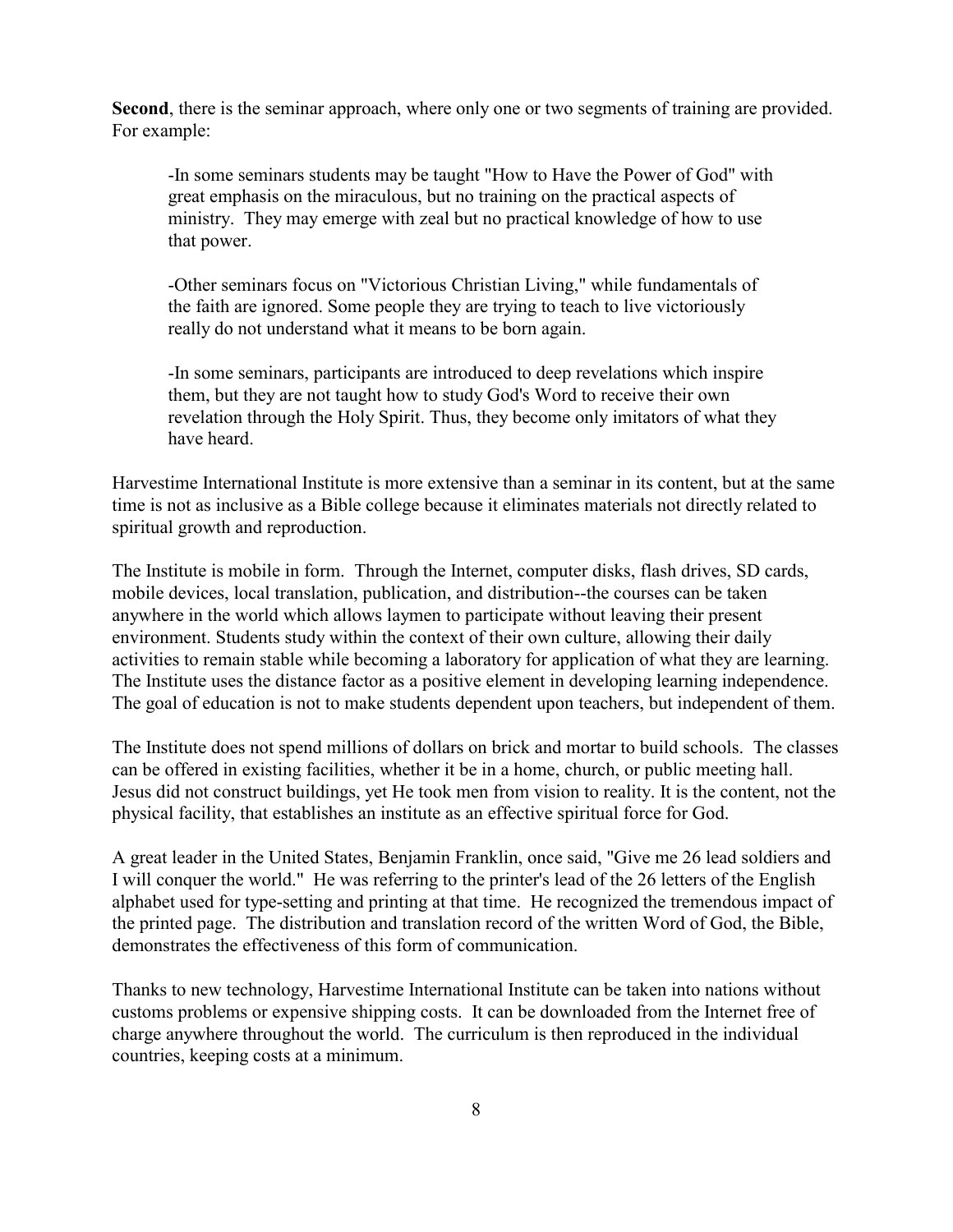The Institute is not a traditional correspondence course. Such schools are effective only where there is a good postal system. Since the Institute targets unreached people in remote locations, the correspondence course method is not effective because of limited postal service to such areas.

The Institute is a decentralized program. This means that minimum control is exercised by Institute headquarters. We provide curriculum and guidelines for reproducing, translating, and organizing group sessions, but we do not control the details of operation of local Institutes. Decentralization enables rapid growth and provides the flexibility necessary for a cross-cultural program of this nature. Each school is operated independently, maintains its owns records, and awards its own diplomas.

All Harvestime courses are free downloads at: [http://www.harvestime.org](http://www/harvesitme.org.)

### **CURRICULUM EMPHASIS**

The curriculum of Harvestime International Institute emphasizes two major areas:

First: What Jesus taught by word and demonstration to raise up trained and motivated lay leadership. Instruction focuses on what He taught to transform simple men into reproductive Christians who reached their world with the Gospel message in a demonstration of power. Often, emphasis is placed on the teaching methods of Jesus with little attention to the content. But what did He actually teach that turned men from fishermen and tax collectors to international harvesters?

**Second:** The curriculum emphasizes what was demonstrated and taught during the times of the Acts and Epistles as His plan was instituted in the early Church. This emphasis in no way discredits the value and inspiration of the remainder of Scriptures. Jesus often referred to the Old Testament in His teaching. He based His life and ministry on the total revelation of God's Word.

The Institute equips students with creative Bible study skills to enable continued study of the entire Scriptural revelation following completion of the core courses. We also provide Legacy Bible Outlines of all of the books of the Bible. But the primary focus of Institute core courses is teaching what Jesus taught to move men from vision to reality and the strategies revealed as His plan was initiated in the Church.

The curriculum emphasizes demonstration, engaging laymen to be participators rather than spectators in the work of the Lord. Intellectual knowledge of God is not enough:

*But be ye doers of the Word, and not hearers only, deceiving your own selves. (James 1:22)*

True knowledge is gained only by experience. Study results in gaining information, but not experience. Teaching is factual while participation is experiential. Jesus is a living person, not a cold fact. Relationship to Him is based on experience, not just knowledge, facts, and information. The aim of the instruction is not accumulated knowledge, but action which converts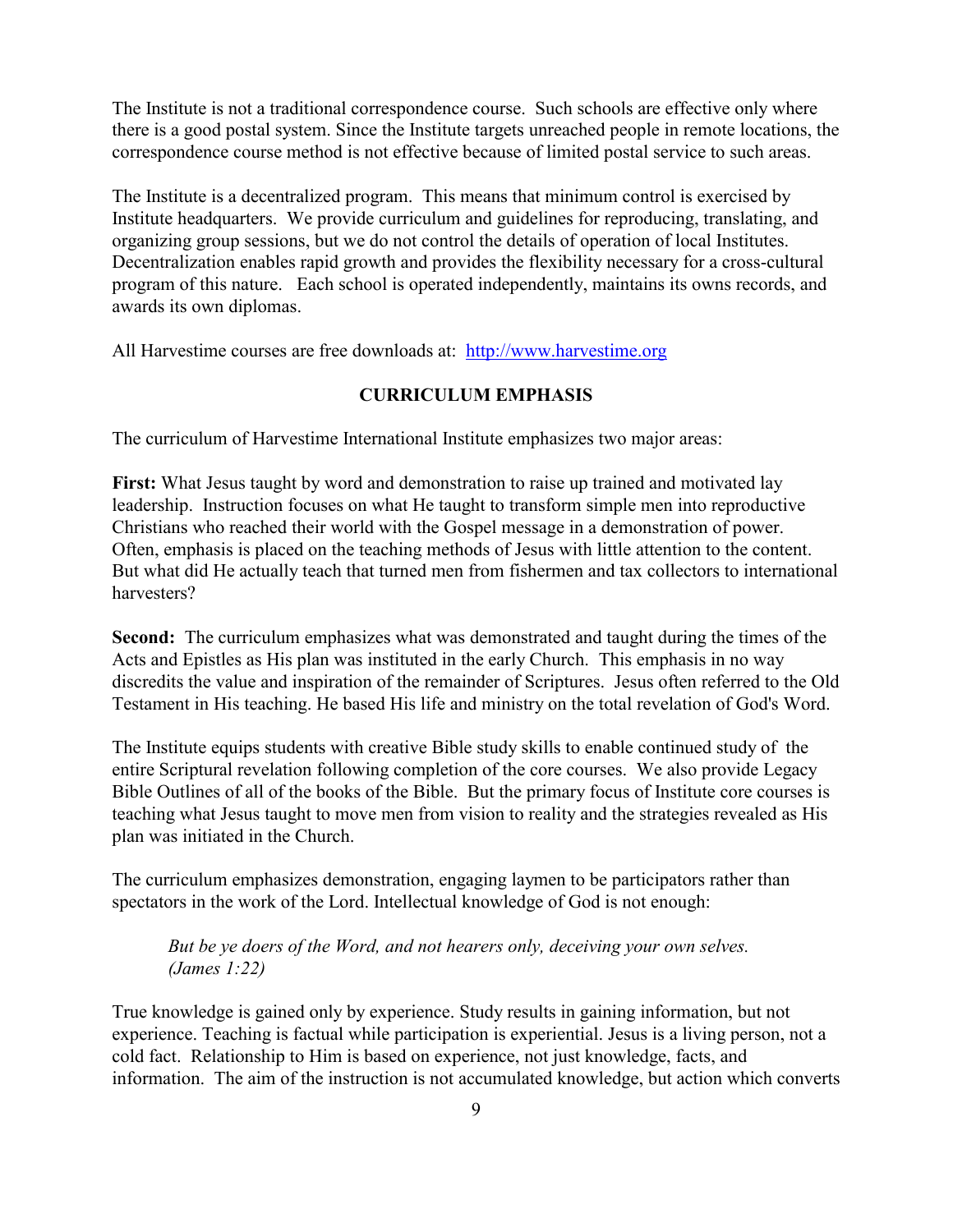the possibilities of ministry into reality. It is not just articulation [talking about the power of God], but demonstration [putting it into action]:

*And my speech and my preaching was not with enticing words of man's wisdom, but in demonstration of the Spirit and of power; that your faith should not stand in the wisdom of men, but in the power of God. (I Corinthians 2:4-5)* 

Although teaching is part of training, teaching leaves the learner the option to accept or reject what is taught. We desire that students...

*...mightest know the certainty of those things, wherein thou has been instructed. (Luke 1:4)*

The curriculum takes students beyond teaching to training; beyond information to transformation; from revelation to impartation; and from observation to participation.

#### **SPIRITUAL REPRODUCTION**

The participation to which students are challenged is that of spiritual reproduction.

Christ's first appeal to His disciples was centered on reproduction:

*And He saith unto them, Follow me, and I will make you fishers of men. (Matthew 4:19)*

His final command to believers was to reproduce spiritually:

*Go ye therefore, and teach all nations, baptizing them in the name of the Father, and of the Son, and of the Holy Ghost; Teaching them to observe all things whatsoever I have commanded you... (Matthew 28:19-20)*

His last command should be our first priority. The Church is a spiritual body under commission. Since 99% of the Church is composed of laymen, this force must be motivated to become reproductive in order to harvest the spiritual fields of the nations of the world. (See "The Challenge: Equipping The Laity" in Part Three of this guide).

Through application of Scriptural principles, Harvestime equips believers to raise up other motivated Christians, creating a new network of evangelism throughout the world. This is not a plan developed by an individual or an organization, but the plan of God revealed in Scriptures. It is based on the principle given by the Apostle Paul to a young minister named Timothy:

*And the things that thou has heard of me among many witnesses, the same commit thou to faithful men, who shall be able to teach others also. (2 Timothy 2:2)*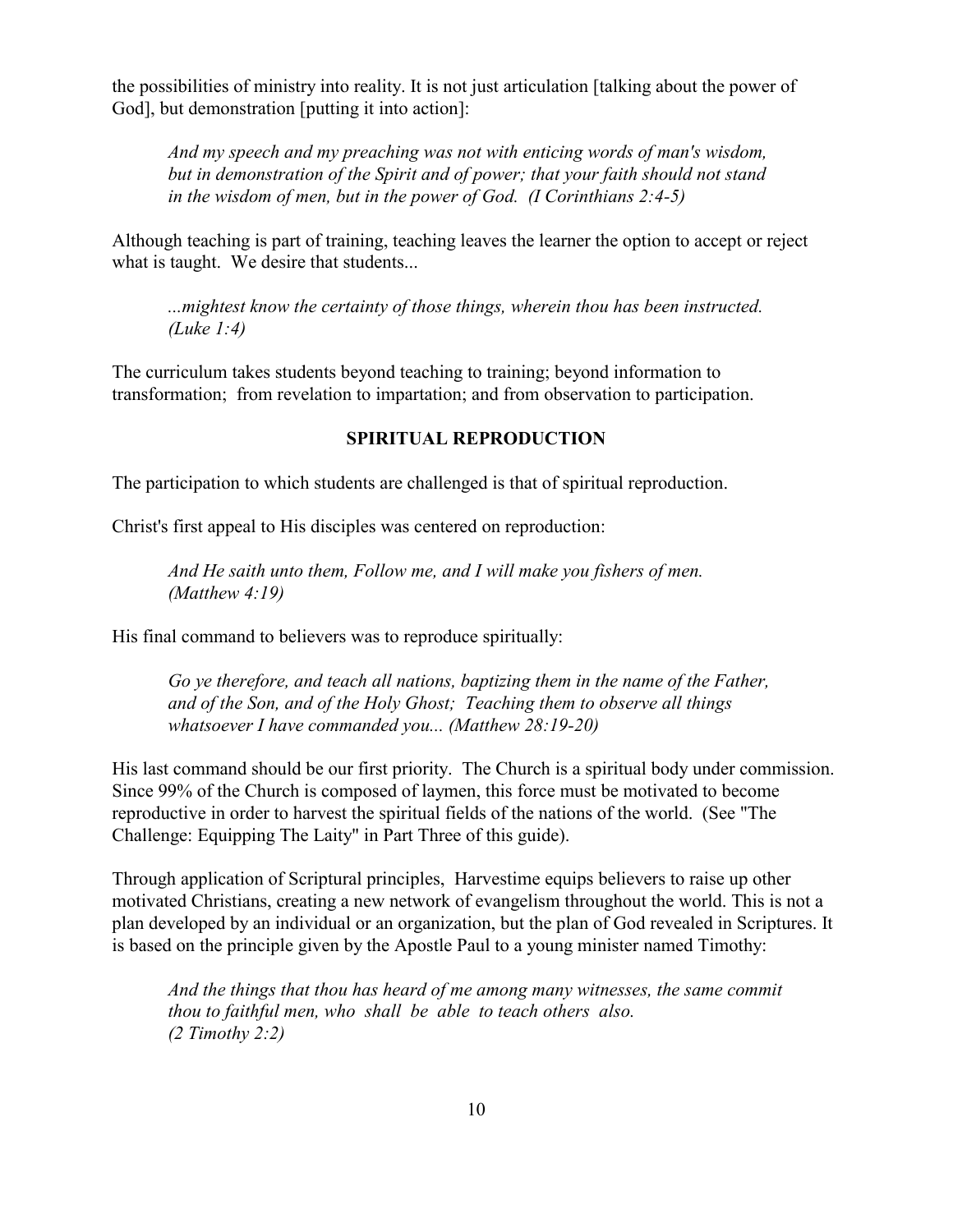#### **PROGRESSION**

For complete, sequential, and intensified instruction designed to move laymen from vision to reality, use the Core Courses in the order explained in the "Curriculum" section of this manual. Each module and course is independent of all others, however, permitting courses to be used separately if so desired. For example, a pastor can use "Foundations of Faith" in a class for new converts without using other courses offered by the Institute. Supplemental Courses may be used in any order.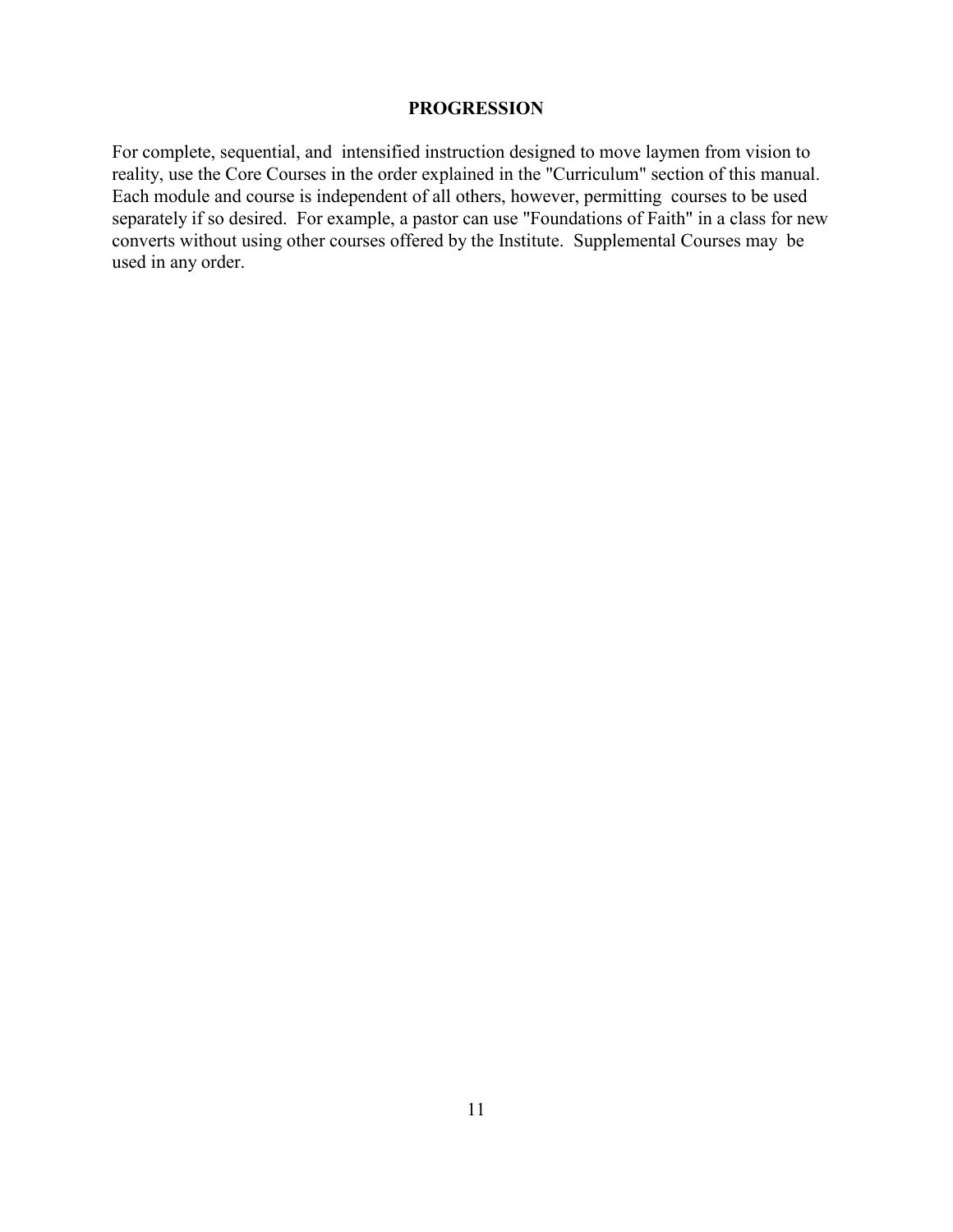# **CURRICULUM**

#### **ORIENTATION AND ADMINISTRATIVE GUIDE**

This manual introduces the vision of Harvestime International Network and the Institute. Objectives, purposes, and course development are discussed. The guide explains how to use the Institute on an individual or group basis and is an important tool for individuals or groups planning to take the complete Institute.

### *CORE COURSES*

### **MODULE ONE: VISUALIZING**

Communicating the vision of spiritual harvest.

**STRATEGIES FOR SPIRITUAL HARVEST**: The initial call of Jesus Christ to men was to be spiritually reproductive: "Follow me, and I will make you fishers of men." His final command, that of the Great Commission, also challenged followers to spiritual reproduction. Using the analogy of the natural harvest, this course focuses on promises of spiritual harvest, things that prevent harvest, and keys to effective harvest. It communicates the vision which the remainder of Institute courses equips students to fulfill.

### **MODULE TWO: DEPUTIZING**

Training laborers to fulfill the vision.

**FOUNDATIONS OF FAITH**: This course stresses the importance of proper spiritual foundations for life and ministry by focusing on foundations of the Christian faith identified in Hebrews 6:1: Repentance, faith, baptism, laying on of hands, resurrection, and eternal judgment.

**KINGDOM LIVING**: The "Gospel of the Kingdom" shall be preached in all the world before the return of the Lord Jesus Christ (Matthew 24:14). Understanding of Kingdom principles is necessary if one is to spread the Gospel of the Kingdom. This course focuses on patterns and principles of Kingdom living applicable to life and ministry.

**SPIRITUAL STRATEGIES: A MANUAL OF SPIRITUAL WARFARE**: This course moves participants beyond the natural world into the realm of the spirit. Tactics of the enemy are analyzed and strategies of spiritual warfare assuring victory over the principalities and powers of the spirit world are explained.

**MINISTRY OF THE HOLY SPIRIT**: This study focuses on the ministry of the Holy Spirit, spiritual fruit, and spiritual gifts. Students are guided in discovery of their own spiritual gifts and position of ministry in the Body of Christ.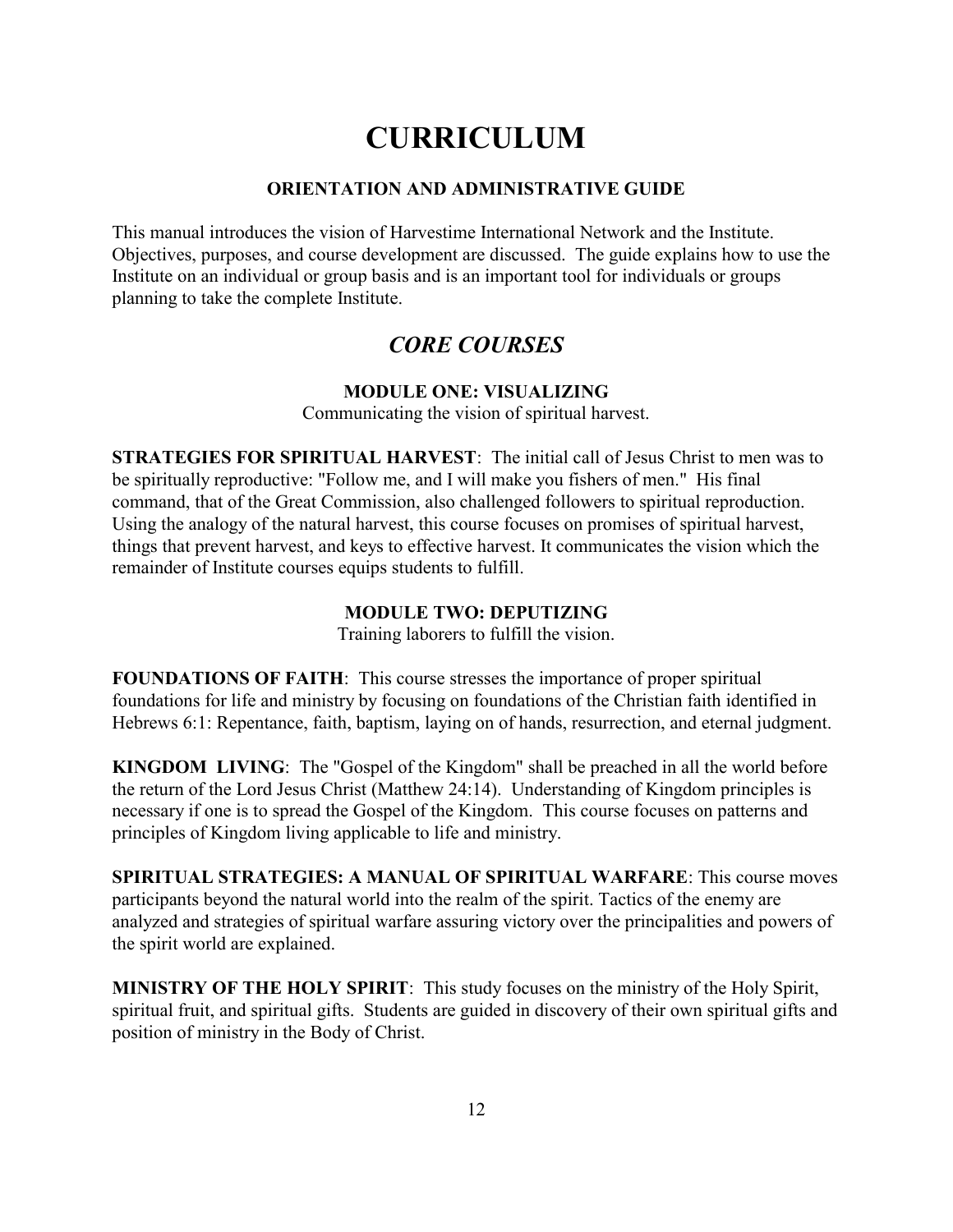**KNOWING GOD'S VOICE**: This course explains how God speaks to men today and how to find His general and specific plans for life. A Christian model for decision making is presented, along with guidelines for overcoming wrong decisions, steps to take if you have missed the will of God, and methods for dealing with questionable practices.

**CREATIVE BIBLE STUDY METHODS:** This course equips students for personal study of the Word of God after the conclusion of Institute training. Students learn how to study the Bible by book, chapter, paragraph, verse, and word. Other methods taught include biographical, devotional, theological, typological, and topical. Special guidelines for studying Bible poetry and prophecy are presented and students are taught methods of charting and outlining.

**BASIC BIBLE SURVEY:** This survey provides an overview of the entire Bible. Study outlines of each book of the Bible are provided for further development by the student. Volume One: Introduction and Old Testament. Volume Two: New Testament.

#### **MODULE THREE: MULTIPLYING**

Multiplying the spiritual labor force which has been trained.

**DEVELOPING A BIBLICAL WORLD VIEW:** This course examines the Biblical world view from Genesis through Revelation. God's plan for the nations of the world from the beginning of time is detailed. Current worldwide spiritual need is also presented.

**TEACHING TACTICS:** This course examines the methods Jesus used to teach and preach the Gospel. Students are taught how to prepare and present lessons and how to teach and preach the Gospel.

**MULTIPLICATION METHODOLOGIES:** God's plan for spiritual multiplication is presented. This study reveals how a single Christian can be responsible for the multiplication of thousands of trained and motivated believers. Church growth principles are emphasized.

**POWER PRINCIPLES:** The early church was born in a demonstration of the power of God. Power principles taught in this course equip students for spiritual harvest and moves them from being spectators to demonstrators of the power of God.

#### **MODULE FOUR: ORGANIZING**

Organizing the resources resulting from multiplication.

**BIBLICAL MANAGEMENT PRINCIPLES:** A review of Biblical management principles with emphasis on servant leadership, Biblical leaders, and Scriptural strategies for success.

**PRINCIPLES OF ENVIRONMENTAL ANALYSIS:** Students learn environmental analysis on an individual, church, and organizational basis. They learn how to analyze the spiritual environment of a village, city, state or nation prior to penetrating it with the Gospel message.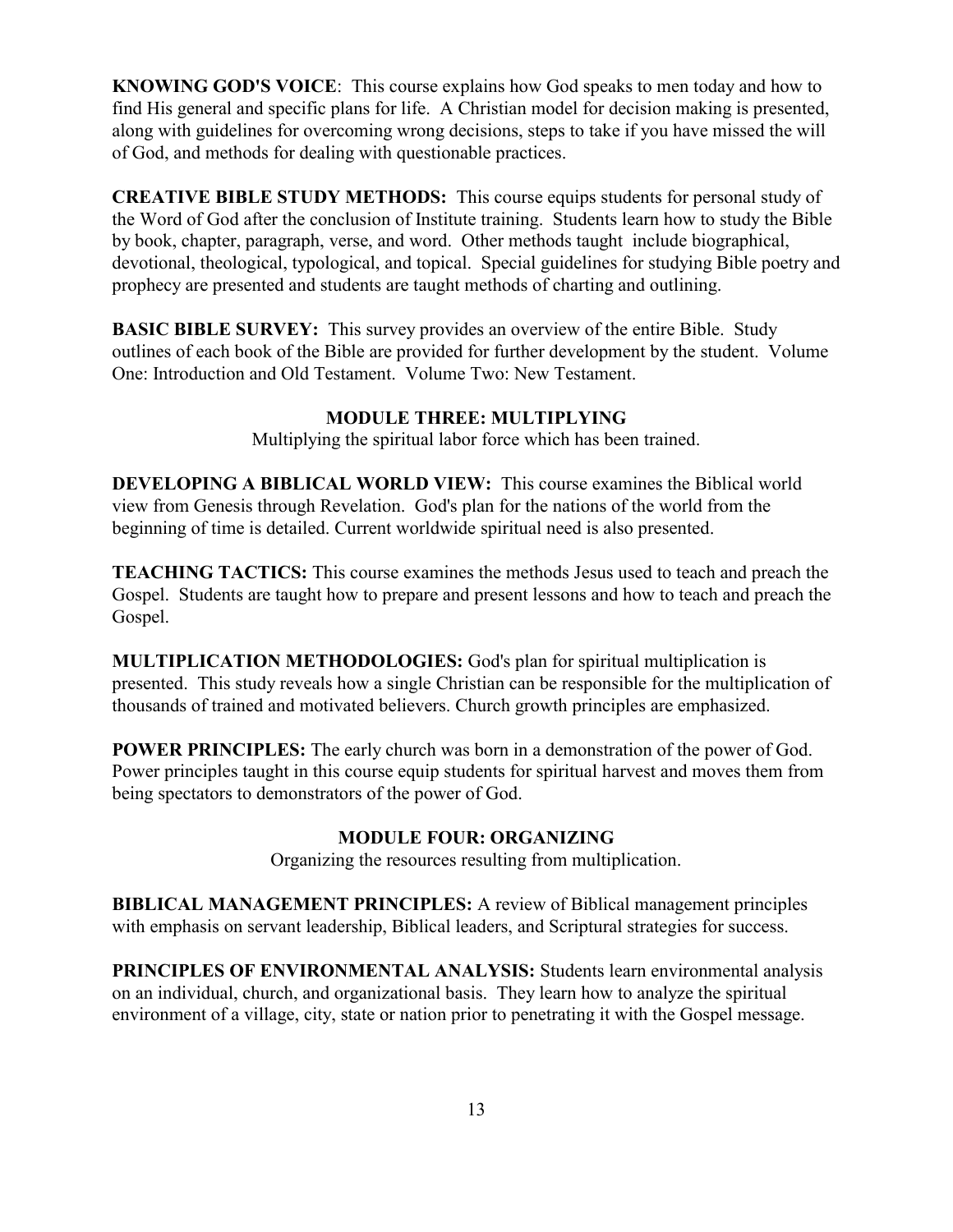**MANAGEMENT BY OBJECTIVES:** Everything Jesus did centered on the great purposes of God. This course analyzes Christ's objectives for ministry and teaches students to institute management by objectives in their own life and ministry.

#### **MODULE FIVE: MOBILIZING**

Mobilizing the spiritual task force through practical application.

**MOBILIZATION METHODOLOGIES:** This course presents methods for mobilizing spiritual forces for God and explains the practical application of the Harvestime vision to specific areas of ministry. Referral courses in various areas of ministry are also available through this module.

#### **MODULE SIX: EVANGELIZING**

The vision becomes reality through the process of leaven-like evangelism.

**LEAVEN-LIKE EVANGELISM:** The Gospel of the Kingdom spreads throughout the world as leaven in bread dough: The leaven is small and hidden, but its impact is unlimited. Effective evangelism strategies are taught, including detailed instruction on the deliverance ministry, church planting, and techniques of networking between ministries.

### *SUPPLEMENTAL STUDIES*

**WOMEN, A BIBLICAL PROFILE:** A study of all the Bible teaches about women and their role in ministry. Also includes a study of the Bible books bearing women's names--Ruth and Esther--and resources for biographical study of all of the women of the Bible.

**YOU CAME UNTO ME....A JAIL AND PRISON MINISTRY MANUAL:** A complete guide to jail and prison ministry. Includes guidelines for writing and visiting inmates, conducting group services inside an institution, reaching out to families of inmates, and ministering on death row.

**INTERCESSORY PRAYER:** An intercessory prayer guide that includes guidelines on how to pray, what to pray for, when not to pray, resources for prayer, international intercession, and factors that hinder prayer.

**BATTLE FOR THE BODY:** A study of all the Bible teaches about divine healing. Complete guidelines for receiving and ministering healing.

**PRISONER OF THE LORD:** A book for those doing time in jail or prison--whether short or lengthy sentences, life without parole, or on death row. It is for inmates, with portions written by and about inmates. Its purpose is to give inmates a new beginning and a new spiritual destiny.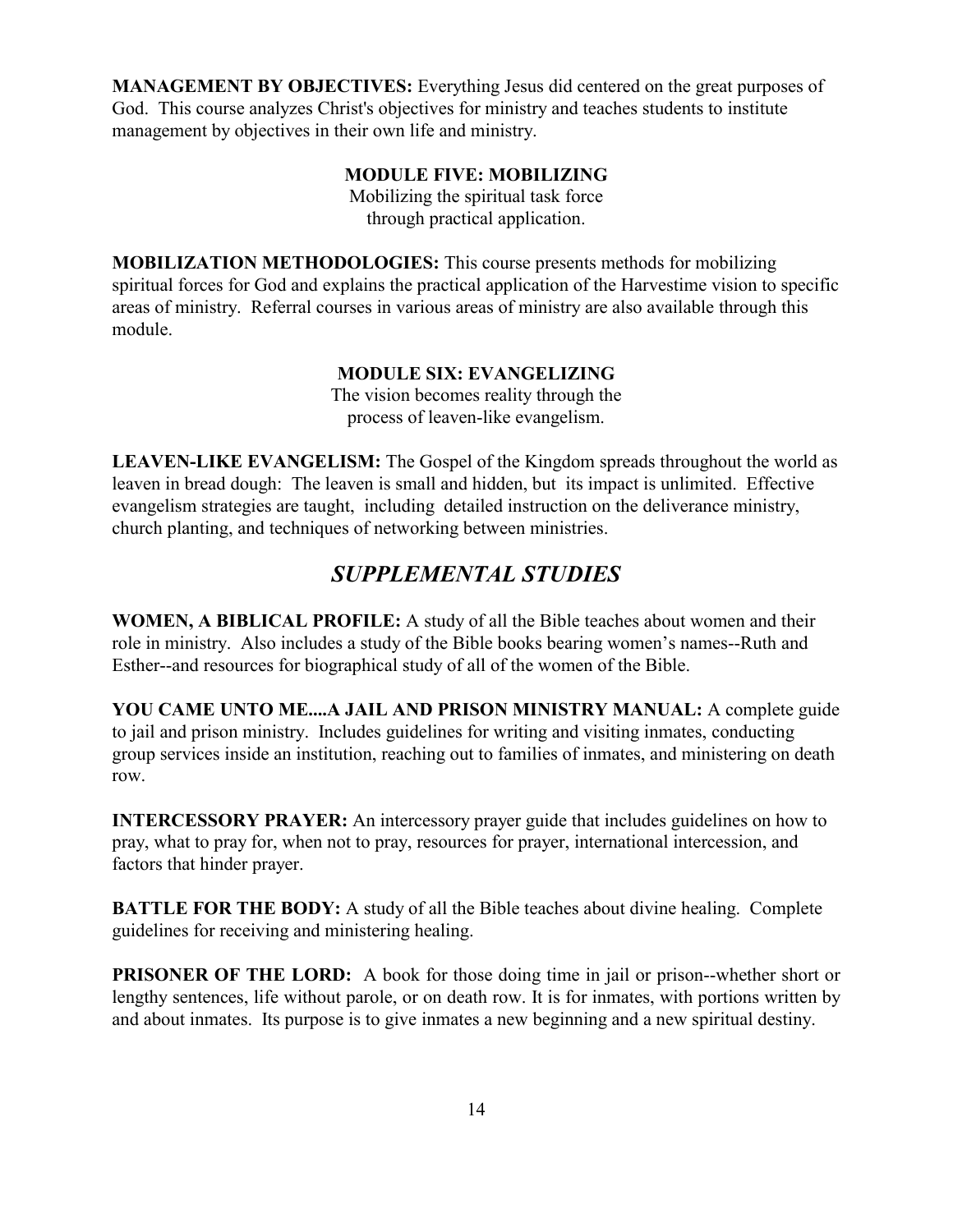**THE KING HAS ONE MORE MOVE:** Life is filled with many situations that are like "checkmates" in a game of chess. Whatever your crisis, you will learn how the King has one more move.

**SHATTERING THE SHACKLES OF SHAME:** Multitudes around the globe are carrying heavy burdens of shame. Shame is an emotion that will keep you forever shackled to the past and prevent you from rising up to fulfill your God-given destiny. The purpose of this study is to shatter the shackles of shame that have bound you, your loved ones, or those to whom you minister.

**BITTER WATERS:** Are you facing a divorce, terminal illness, loss of a loved one, etc.? Based on a true-life experience, this book deals with biblical answers to the unexplained difficulties in life--the tragedies that result in "bitter waters".

**DIVINE DWELLING:** This book teaches you how to dwell in the secret place of the Most High and receive the associated spiritual benefits detailed in Psalm 91.

**WHAT TO DO WHEN YOU DON'T KNOW WHAT TO DO:** Available as an Internet download only. Based on the story of Jehoshaphat, this study provides strategies for what to do in crisis situations when you don't know what to do.

**ALTAR COUNSELOR'S GUIDE:** Available as an Internet download only. A manual for altar workers.

**LEGACY BIBLE OUTLINES:** Available as Internet downloads only. Outline studies of all of the books of the Bible with questions for each chapter and complete commentaries on some books.

**BIBLICAL THEOLOGY:** Available as an Internet download only. A study of the major subjects of theology including Paterology, Christology, Pneumatology, Angelology, Demonology, Bibliology, Harmartiology, Soteriology, Ecclesiology, and Eschatology.

**THE COVENANT OF ABRAHAM:** Available as an Internet download only. Explains the blessings of the Covenant of Abraham as applied to the life of a believer.

**UNDERSTANDING BIBLICAL NUMBERS:** Available as an Internet download only. This study explains the importance of biblical numerology and provides guidelines for properly interpreting numbers and applying what you learn.

**DIVINE DIVISION:** Available as an Internet download only. How many times, in the divisions we personally encounter, is it God actually at work in our lives instead of Satan? We usually credit broken relationships, church splits, and other divisions as the work of Satan. But is that always true? Are some divisions instituted by God to accomplish His purposes? Is there really such a thing as divine division?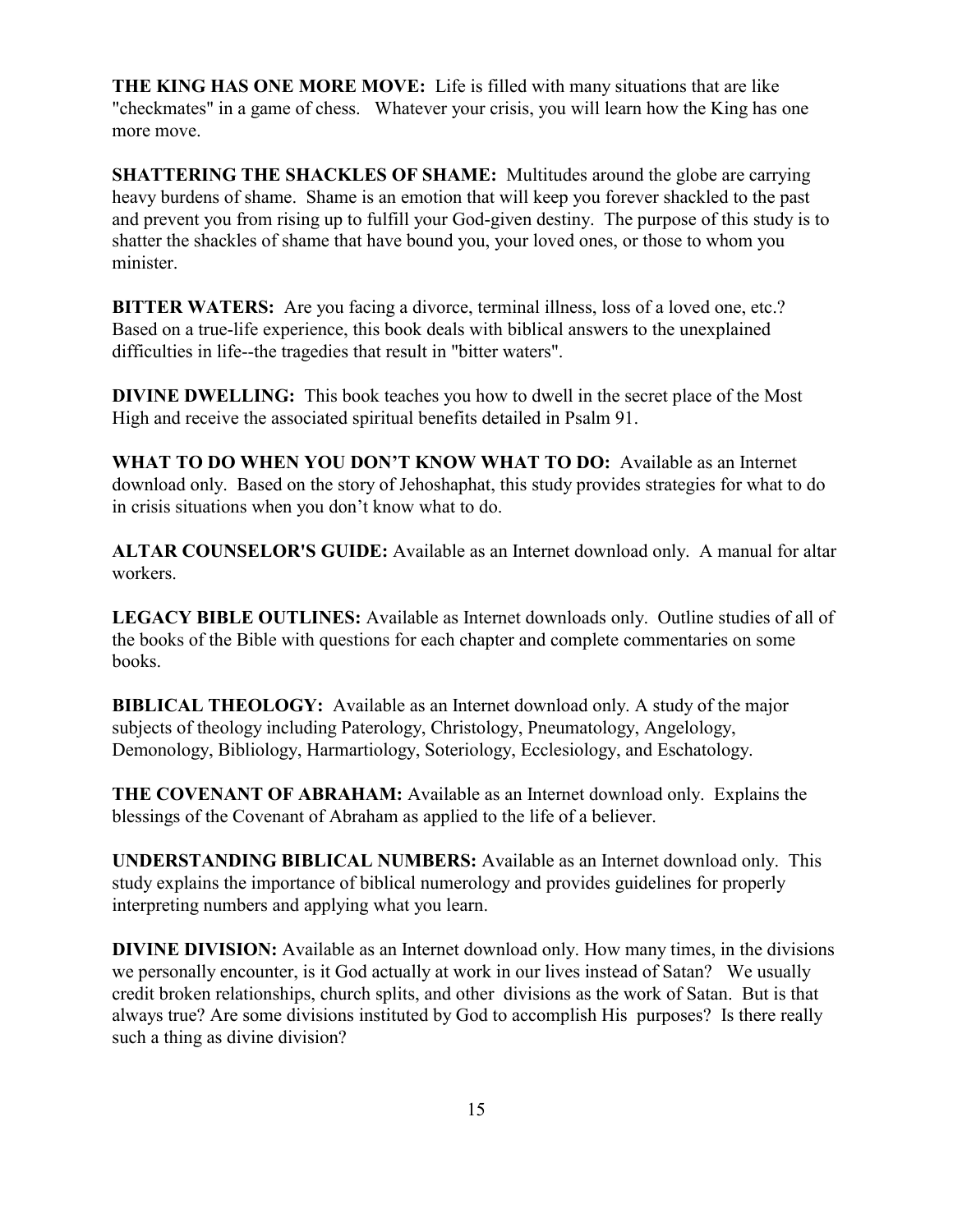**DIVINE PROVISION:** Available as an Internet download only. The divine provision on which this study focuses is not where one lives lavishly and selfishly consumes resources by satisfying extravagant, materialistic desires. The abundance God wants you to experience is where your needs will be met so you will be able to sow liberally into the Kingdom of God and extend the Gospel to the nations of the world.

**DIVINE DESTINY:** Available as an Internet download only. Based on the journey of Moses and the Israelites to their promised land, this daily devotional guide will enable you to fulfill your own divine destiny.

**STRATEGIC SPIRITUAL WARFARE:** Available as an Internet download only. A workbook on spiritual warfare. Each lesson includes powerful warfare strategies and is in an interactive format which enables you to respond and apply what you are learning.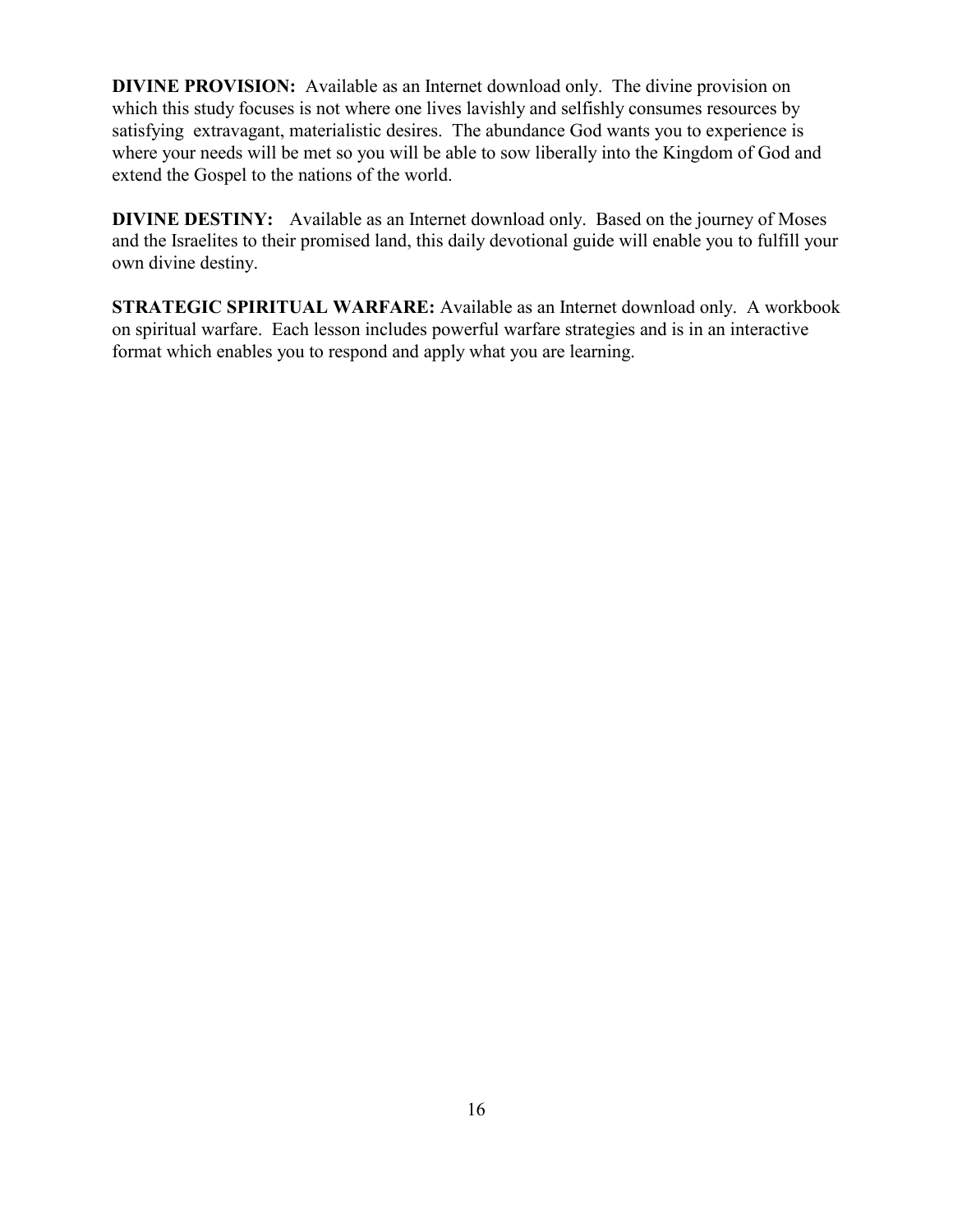# **INDEPENDENT STUDY GUIDE**

This section provides guidelines for independent study, explaining the course format, providing seven study steps, and a Student Record for tracking progress.

### **CORE COURSE FORMAT**

Each of the core courses can be downloaded, reproduced, and used to teach others. Instructions for translation and reproduction are given in the administration section of this guide. Students may also study the material on their personal computer or mobile devices.

Each course contains:

**Introductory Page**: This identifies the course as part of the Institute.

**How To Use This Manual**: A brief guide to using the course.

**Suggestions For Group Study**: Guidelines for using the course in a group setting.

**Course Introduction**: This identifies the module of which the course is a part, gives the name of the course, and presents an introduction to the subject matter.

**Course Objectives**: Major objectives are stated in terms of what the student should be able to do upon completion of the course.

**Chapter Organization**: Each chapter contains an introduction and list of objectives. A key verse focuses on the major concept taught in the chapter. Lesson content is presented in a modified outline format divided by headings and subheadings, special titles which identify the content of the following paragraphs. This format enables a student to easily learn concepts and teach what he learns to others.

**Self-Test**: At the conclusion of each chapter, a self-test is provided. Answers to tests are provided in the back of each manual. (If you are teaching in a group situation and you do not want students to have access to the answers, simply remove the answer pages when you print the material.)

**For Further Study**: This is the final section in each chapter. It encourages additional independent study on the subject matter.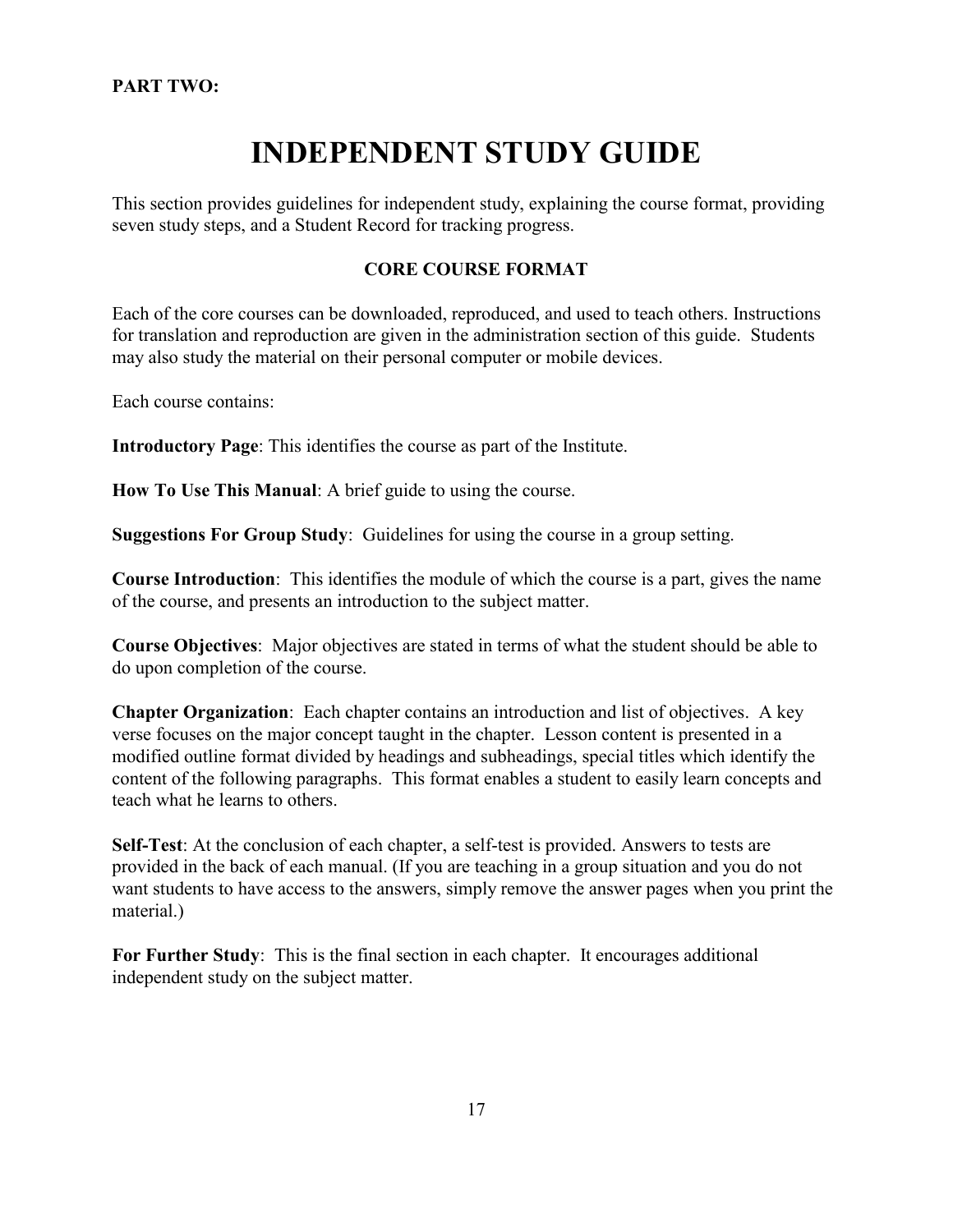#### **STUDY MATERIALS**

The curriculum of Harvestime International Institute is designed so that other reference books are not required to complete the courses. You do not need a Bible concordance, dictionary, Bible handbook, atlas, or commentary, etc. If you have access to these materials their use is encouraged, but they are not necessary to complete the courses. Only a Bible is required.

#### **SEVEN STUDY STEPS**

Set a special time for study each day. Always start with prayer to God that the Holy Spirit will quicken your mind to learn God's truths. Follow this "Seven Step Study Plan":

#### **STEP ONE - Course Survey:**

Read the module and course titles on the introductory page of the manual. Use the curriculum list provided in this guide to see where the course fits into the pattern of the Institute. Read the chapter titles in the "Table Of Contents" of the manual. They provide an overview of the study. Read the "Introduction" which introduces the subject matter. Read the "Course Objectives." These are the main goals for your study of this course. After you complete the course survey you are ready to begin the first chapter. For this and all other chapters use steps Two through Six.

#### **STEP TWO - Chapter Survey:**

Read the "Objectives" of the chapter. These are the goals you should achieve by studying this lesson. Read the "Key Verse" and memorize it for the "Self-Test." This verse summarizes the basic concept of the chapter. Read the "Introduction" to the chapter. This introduces the content of the lesson. Go through the chapter and read the headings [titles which are centered] and subheadings [titles which are even with the left hand margin]. These introduce the basic outline of the chapter.

#### **STEP THREE - Chapter Study:**

Now you are ready to study the chapter in detail. Read through the entire chapter. Do not skip any material. As you read, underline important points and write notes or questions in the margins. When you are told to look up a reference in the Bible and read it, be sure to do so.

#### **STEP FOUR - Chapter Review:**

Review the objectives at the beginning of the chapter. Have you met each of these goals in your study? If not, study the materials again. Can you quote the "Key Verse" from memory? Review the chapter headings, subheadings, and your own study notes and underlined portions.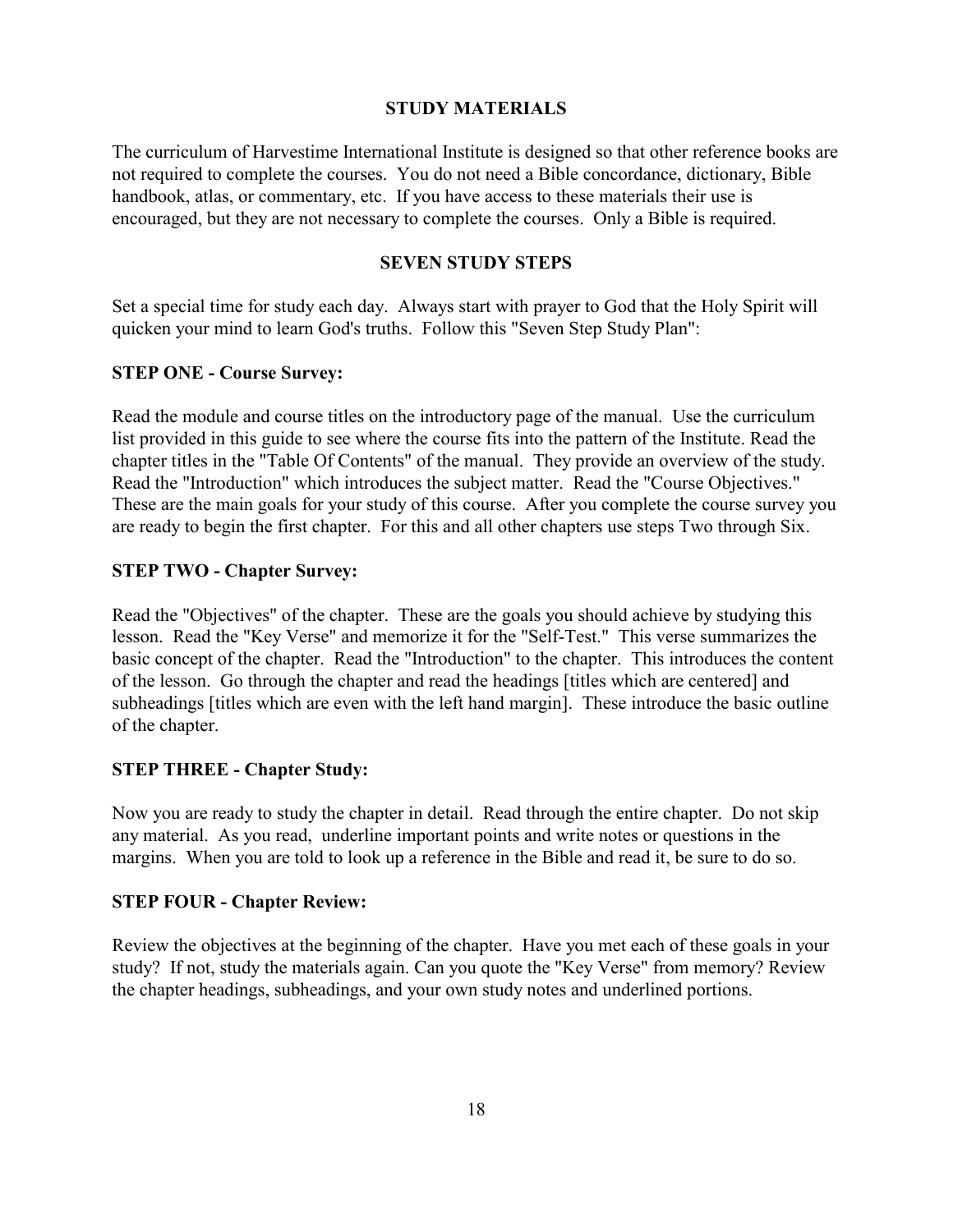### **STEP FIVE - Self-Test:**

Take the "Self-Test" for the chapter. When you finish, compare your answers with the correct answers given at the back of the manual. Study again the material for any question which you did not answer correctly.

#### **STEP SIX - For Further Study:**

Do the assigned projects in the "For Further Study" section. These activities will develop independent study habits and expand your knowledge of the subject matter.

#### **STEP SEVEN - Course Review:**

Upon completion of all the chapters of the course, refer back to the objectives given at the beginning of the manual. Have you achieved these objectives? If not, you may need to review certain portions of the course again.

When you finish the course, mark the completion date on the "Student Record" provided in this guide.

### **TAKING THE COURSES FOR CREDIT**

For information on how to receive credit for the Harvestime courses through Harvestime International Institute, check out the Frequently Asked Questions (FAQ) on our web page at: [http://www.harvestime.org](http://www.harvestime.org/)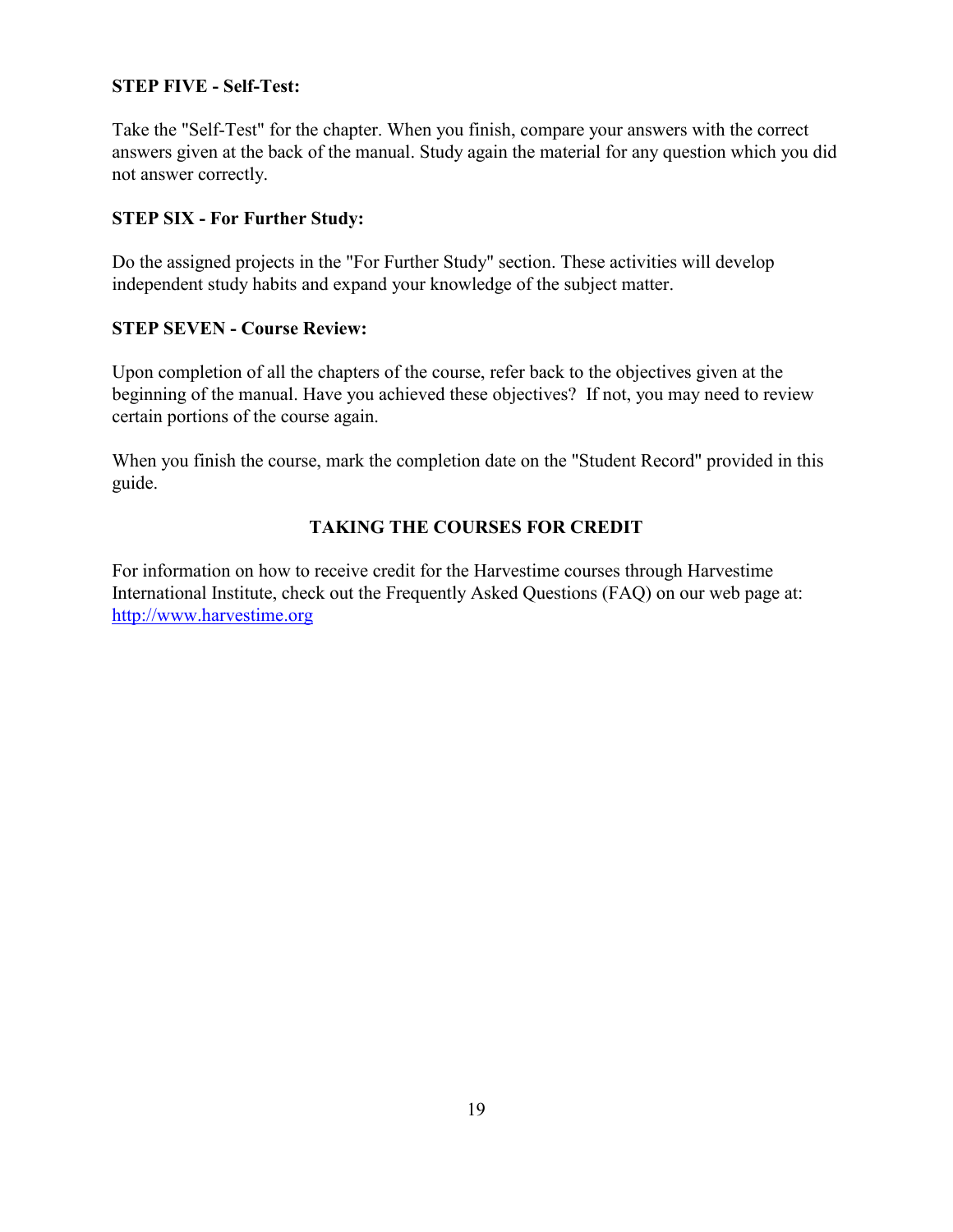# HARVESTIME INTERNATIONAL INSTITUTE

STUDENT RECORD

**Use this form to record core courses completed. To obtain credit for courses, visit http://www.harvestime.org for further information.**

| <b>MODULE</b>       | <b>DATE</b><br><b>COMPLETED</b>                                                                                                                                                                                                                                                                                                                                                                                                       | <b>CORE COURSES</b>                                                                                                                                                                                                                                                         |
|---------------------|---------------------------------------------------------------------------------------------------------------------------------------------------------------------------------------------------------------------------------------------------------------------------------------------------------------------------------------------------------------------------------------------------------------------------------------|-----------------------------------------------------------------------------------------------------------------------------------------------------------------------------------------------------------------------------------------------------------------------------|
| <b>VISUALIZING</b>  | $\frac{1}{\sqrt{1-\frac{1}{2}}}$                                                                                                                                                                                                                                                                                                                                                                                                      | <b>Strategies For Spiritual Harvest</b>                                                                                                                                                                                                                                     |
| <b>DEPUTIZING</b>   |                                                                                                                                                                                                                                                                                                                                                                                                                                       |                                                                                                                                                                                                                                                                             |
| <b>MULTIPLYING</b>  |                                                                                                                                                                                                                                                                                                                                                                                                                                       | <b>Foundations Of Faith</b><br>Kingdom Living<br>Spiritual Strategies: A Manual Of Spiritual Warfare<br>Ministry Of The Holy Spirit<br>Knowing God's Voice<br><b>Creative Bible Study Methods</b><br>Basic Bible Survey: Old Testament<br>Basic Bible Survey: New Testament |
|                     |                                                                                                                                                                                                                                                                                                                                                                                                                                       | Developing A Biblical World View<br><b>Teaching Tactics</b><br>Multiplication Methodologies<br><b>Power Principles</b>                                                                                                                                                      |
| <b>ORGANIZING</b>   |                                                                                                                                                                                                                                                                                                                                                                                                                                       |                                                                                                                                                                                                                                                                             |
|                     | $\frac{\frac{1}{\sqrt{1-\frac{1}{\sqrt{1-\frac{1}{\sqrt{1-\frac{1}{\sqrt{1-\frac{1}{\sqrt{1-\frac{1}{\sqrt{1-\frac{1}{\sqrt{1-\frac{1}{\sqrt{1-\frac{1}{\sqrt{1-\frac{1}{\sqrt{1-\frac{1}{\sqrt{1-\frac{1}{\sqrt{1-\frac{1}{\sqrt{1-\frac{1}{\sqrt{1-\frac{1}{\sqrt{1-\frac{1}{\sqrt{1-\frac{1}{\sqrt{1-\frac{1}{\sqrt{1-\frac{1}{\sqrt{1-\frac{1}{\sqrt{1-\frac{1}{\sqrt{1-\frac{1}{\sqrt{1-\frac{1}{\sqrt{1-\frac{1}{\sqrt{1-\frac$ | <b>Biblical Management Principles</b><br>Principles Of Environmental Analysis<br>Management by Objectives                                                                                                                                                                   |
| <b>MOBILIZING</b>   |                                                                                                                                                                                                                                                                                                                                                                                                                                       |                                                                                                                                                                                                                                                                             |
|                     | $\overline{\phantom{a}}$                                                                                                                                                                                                                                                                                                                                                                                                              | Mobilization Methodologies                                                                                                                                                                                                                                                  |
| <b>EVANGELIZING</b> | $\frac{1}{\frac{1}{2}}$                                                                                                                                                                                                                                                                                                                                                                                                               | Leaven-Like Evangelism                                                                                                                                                                                                                                                      |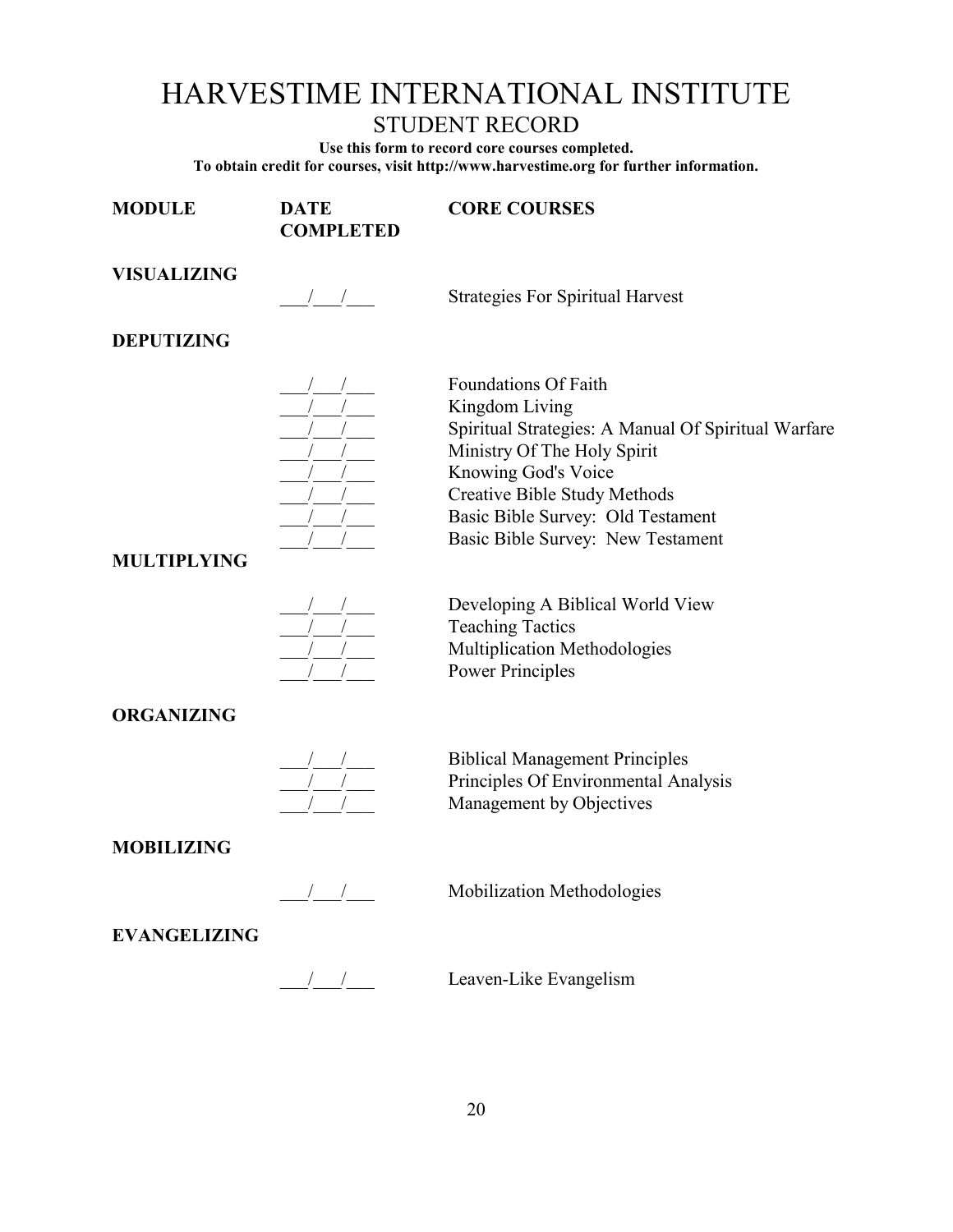#### **PART THREE:**

# **ADMINISTRATIVE GUIDE**

This section provides administrative guidelines for using Harvestime International Institute materials in a group setting.

#### **THE CHALLENGE: EQUIPPING THE LAITY**

The Gospel is to be preached to every nation. Can it be done in this generation? Only if the laity is properly prepared and equipped to spread the Gospel message. When we speak of "laity" or "layperson" we are referring to men and women who are not professional ministers. They compose 99% of the church population.

Rather than separate the clergy [ministers] from the laity, we must help each born-again believer realize his personal responsibility in fulfilling the Great Commission. The world will never be reached with the Gospel if only the ministers are responsible for sharing the message. There are not enough professional ministers to get the job done.

Involvement of the laity was one of the keys to growth in the early Church. In Acts 8:1 we read that the persecution of Christians resulted in their scattering throughout Judaea and Samaria. Church leaders remained in Jerusalem and we find...

*...they that were scattered abroad went everywhere preaching the Word. (Acts 8:4)* 

Not only the leaders, but also the laity who were scattered fulfilled an important role in the advancement of the Gospel.

From the beginning, the spread of the Gospel was a lay movement. Men like Peter and John were untrained fishermen. The majority of ministry and missionary activity in the early Church was accomplished by non-professionals, ordinary men and women involved in secular work as occupations.

When Saul tried to destroy the early Church, the Bible records that he entered into the temples and into every house taking believers captive (Acts 8:3). He recognized that eliminating only the temples and professional ministers would not stop the spread of the Gospel. Each layperson was a reproducing Christian and each home was a center of evangelism.

If we are to reach the world with the Gospel message and stop the advance of the enemy, the clergy and laity must join forces. Believers are not just fragments of the Church scattered throughout the community who come together for worship, instruction, and Christian fellowship. In daily life and work they are representatives of the Kingdom of God who can reach people who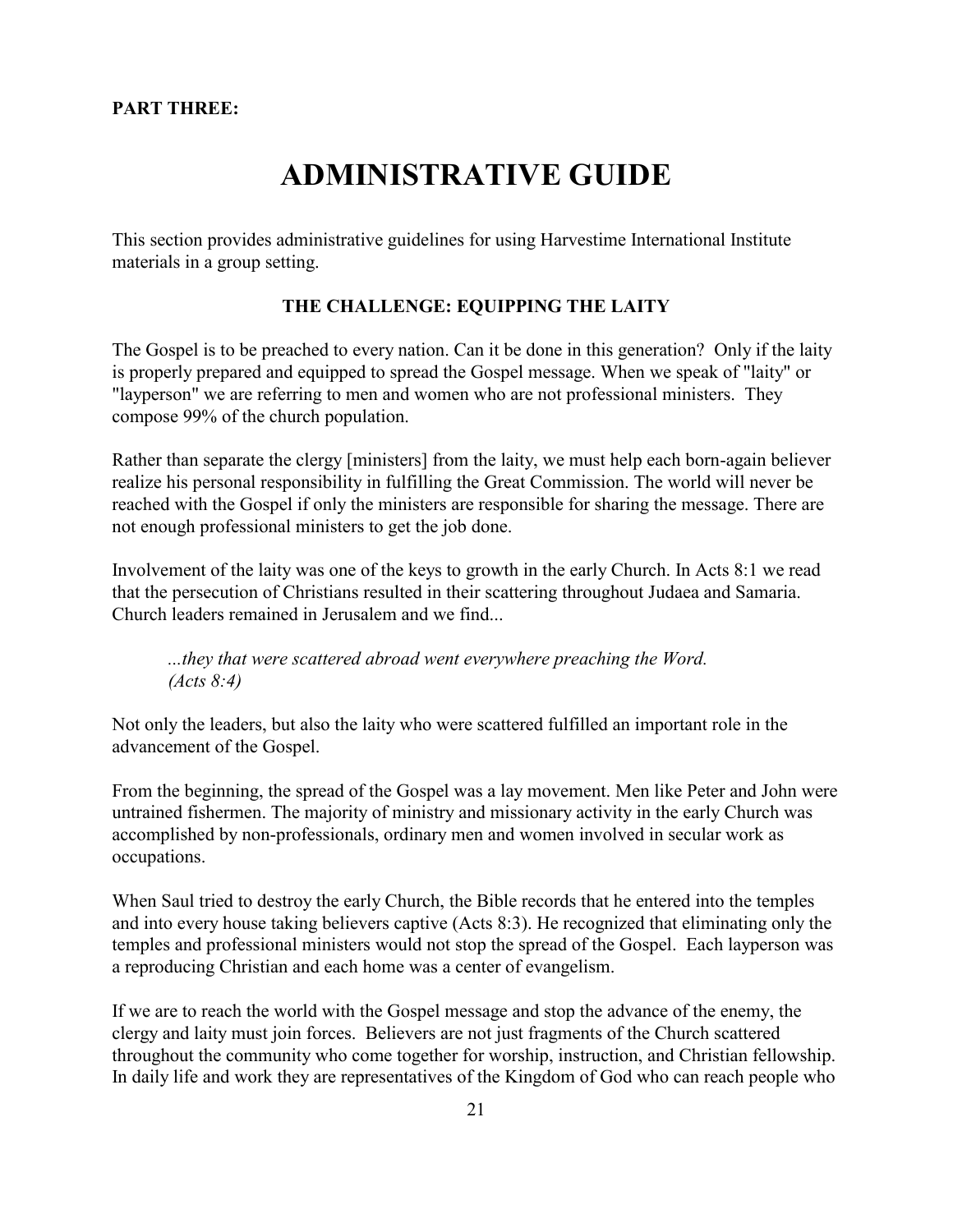will never enter a church or attend a religious meeting.

Paul told Timothy to select faithful men and commit to them the things he had been taught. These faithful men were to have the ability to teach others. Through this organized plan of equipping the laity, the Gospel would be spread throughout the world.

It is the selection of these "faithful men and women" that is the key to effective equipping of the laity. The world takes talented people and attempts to give them character. They focus on creating professionals. God said to take "faithful men" of character and He will empower them with spiritual talents and abilities.

By following the plan given in 2 Timothy 2:2, the Church can experience tremendous growth. Even on a one-to-one basis the multiplication is amazing. Look at the chart on the following page. This chart uses the period of a year as the average time necessary to disciple [train] a new convert and make him a reproductive Christian. In reality, the process could take more or less time, depending on the people involved.

But using a year as an average, if a believer would reach just one person and disciple them each year and have them pledge to disciple one person each year, the world could easily be reached with the Gospel.

Observe on the chart that during the first year the believer is discipling one person. At the end of that year, there are now two faithful men [the believer and the person he has discipled].

During the next year, each of them disciple one person. At the end of the second year, there is a total of four people, each of whom will disciple one person the following year.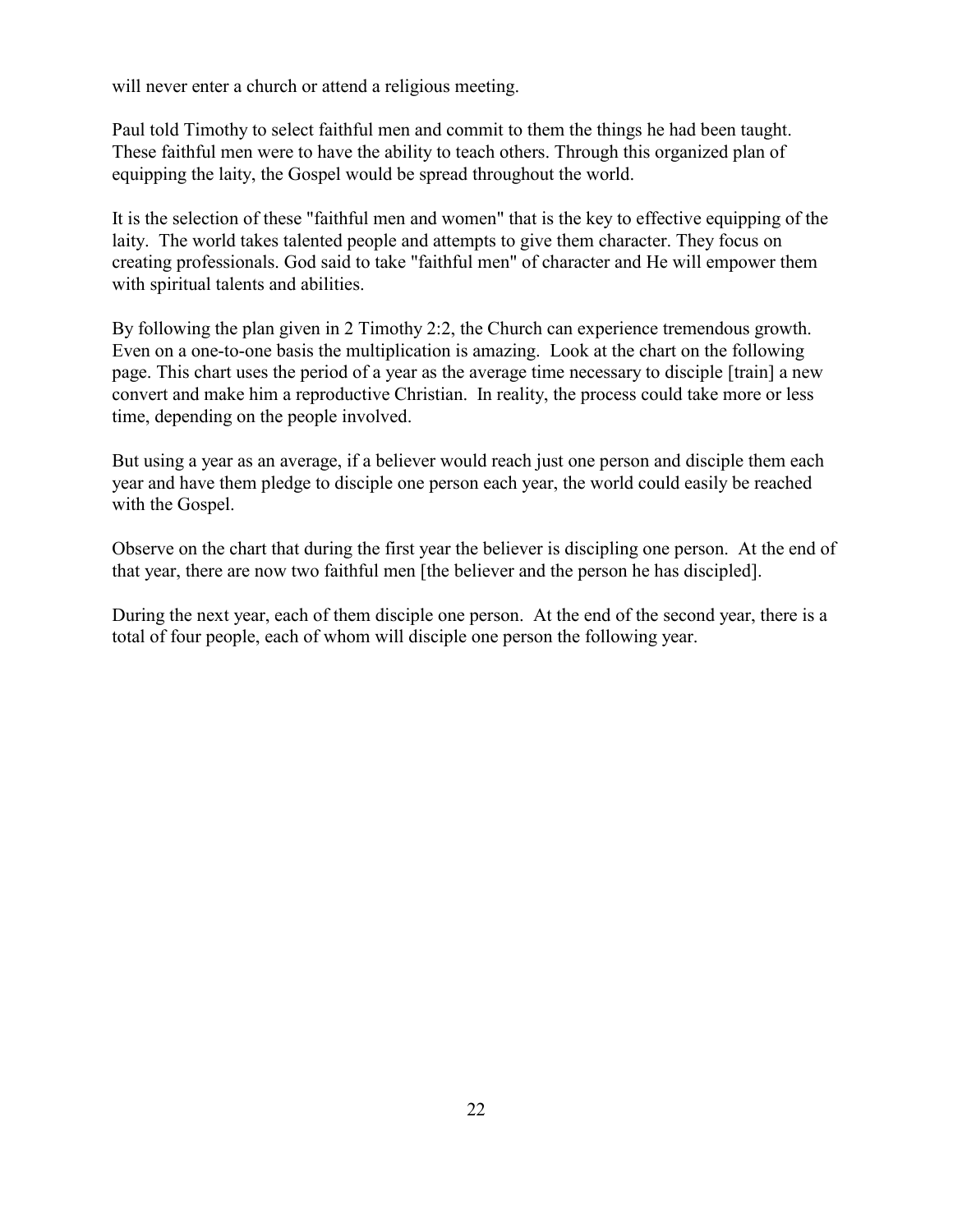| YEAR 17 | 65,536         | 65,536         | $=$ | 131,072        |
|---------|----------------|----------------|-----|----------------|
| YEAR 16 | 32,768         | 32,768         | $=$ | 65,536         |
| YEAR 15 | 16,384         | 16,384         | $=$ | 32,768         |
| YEAR 14 | 8,192          | 8,192          | $=$ | 16,384         |
| YEAR 13 | 4,096          | 4,096          | $=$ | 8,192          |
| YEAR 12 | 2,048          | 2,048          | $=$ | 4,096          |
| YEAR 11 | 1,024          | 1,024          | $=$ | 2,048          |
| YEAR 10 | 512            | 512            | $=$ | 1,024          |
| YEAR 9  | 256            | 256            | $=$ | 512            |
| YEAR 8  | 128            | 128            | $=$ | 256            |
| YEAR 7  | 64             | 64             | $=$ | 128            |
| YEAR 6  | 32             | 32             | $=$ | 64             |
| YEAR 5  | 16             | 16             | $=$ | 32             |
| YEAR 4  | 8              | 8              | $=$ | 16             |
| YEAR 3  | $\overline{4}$ | $\overline{4}$ | $=$ | 8              |
| YEAR 2  | $\overline{2}$ | $\overline{2}$ | $=$ | $\overline{4}$ |
| YEAR 1  | $\mathbf{1}$   | $\mathbf{1}$   | $=$ | $\overline{c}$ |

### **GOD'S DIVINE STRATEGY OF MULTIPLICATION AND MOBILIZATION**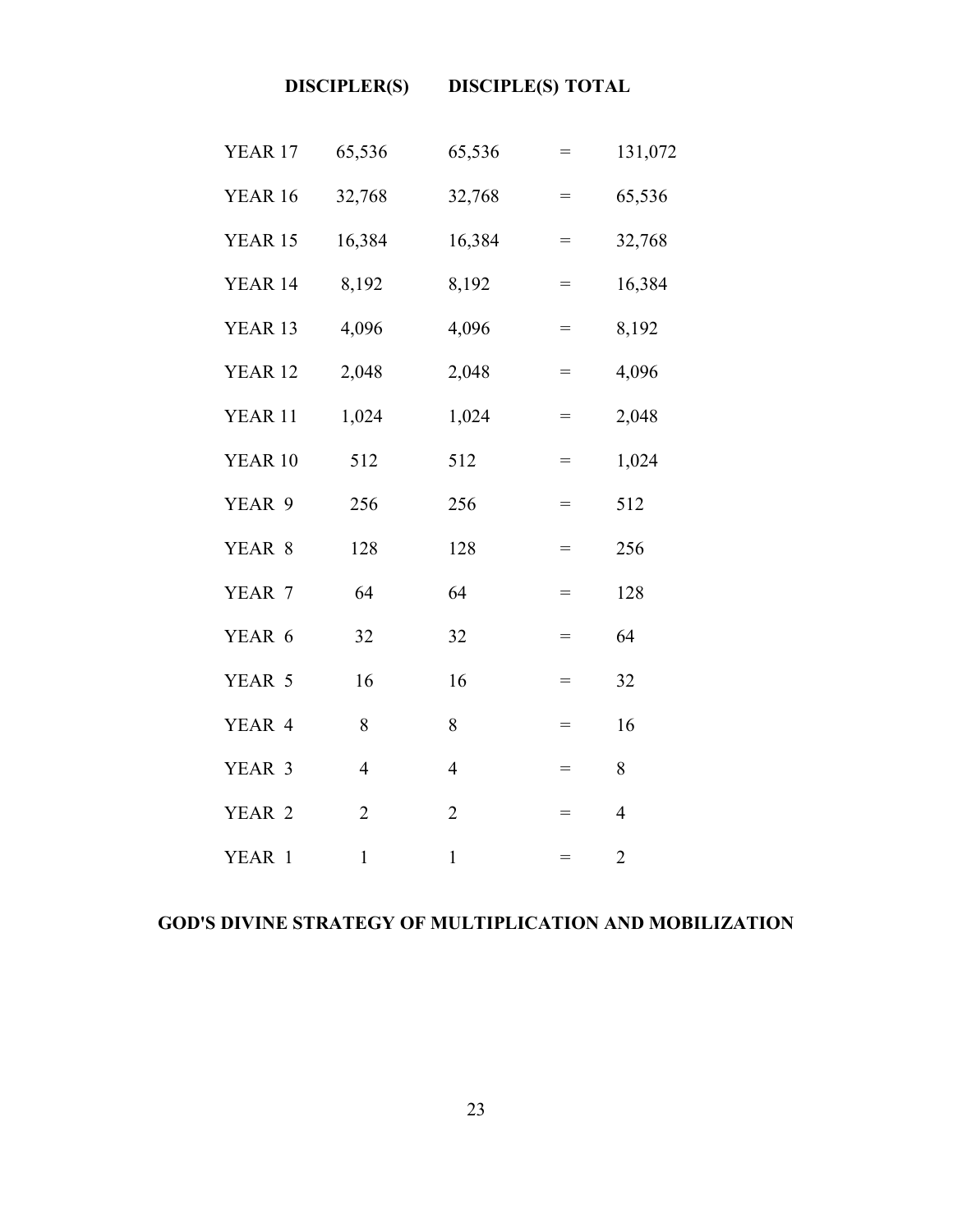When you take an average church membership of approximately 100 people and increase this chart to 100 people each discipling one person each year and these disciples in turn continuing the cycle, it is easy to see how we could reach the entire world in this generation.

Jesus entrusted the laity with major responsibilities of the Gospel cause. Taking fishermen from their boats, He made them into fishers of men. He believed that ordinary people could become extraordinary when empowered by the Holy Spirit.

The purpose of Harvestime International Institute is to spread this vision of raising up and equipping the laity which is God's methodology of spiritual multiplication. It is to the laity that the Institute is geared and to the reproductive process of 2 Timothy 2:2 that we are committed.

### **ENTRY LEVEL SKILLS**

Elementary reading knowledge is necessary for students to use Institute materials independently.

### **ADAPTING MATERIALS TO ILLITERATE PEOPLE**

If the group falls below the entry level reading skill or members cannot read or write, guidelines for adapting materials to illiterate people are provided in the Harvestime International Institute course entitled *"Teaching Tactics."*

#### **RECORD KEEPING**

If you are teaching courses to a group want the students to receive certificates of completion, reproduce copies of the "Student Record" form in Part Two of this manual and maintain a record for each student. After the group has completed all of the courses listed on the "Student Record", you can produce a completion certificate or diploma for your students. Harvestime headquarters does not provide diplomas. You maintain your own records and present your own certificates.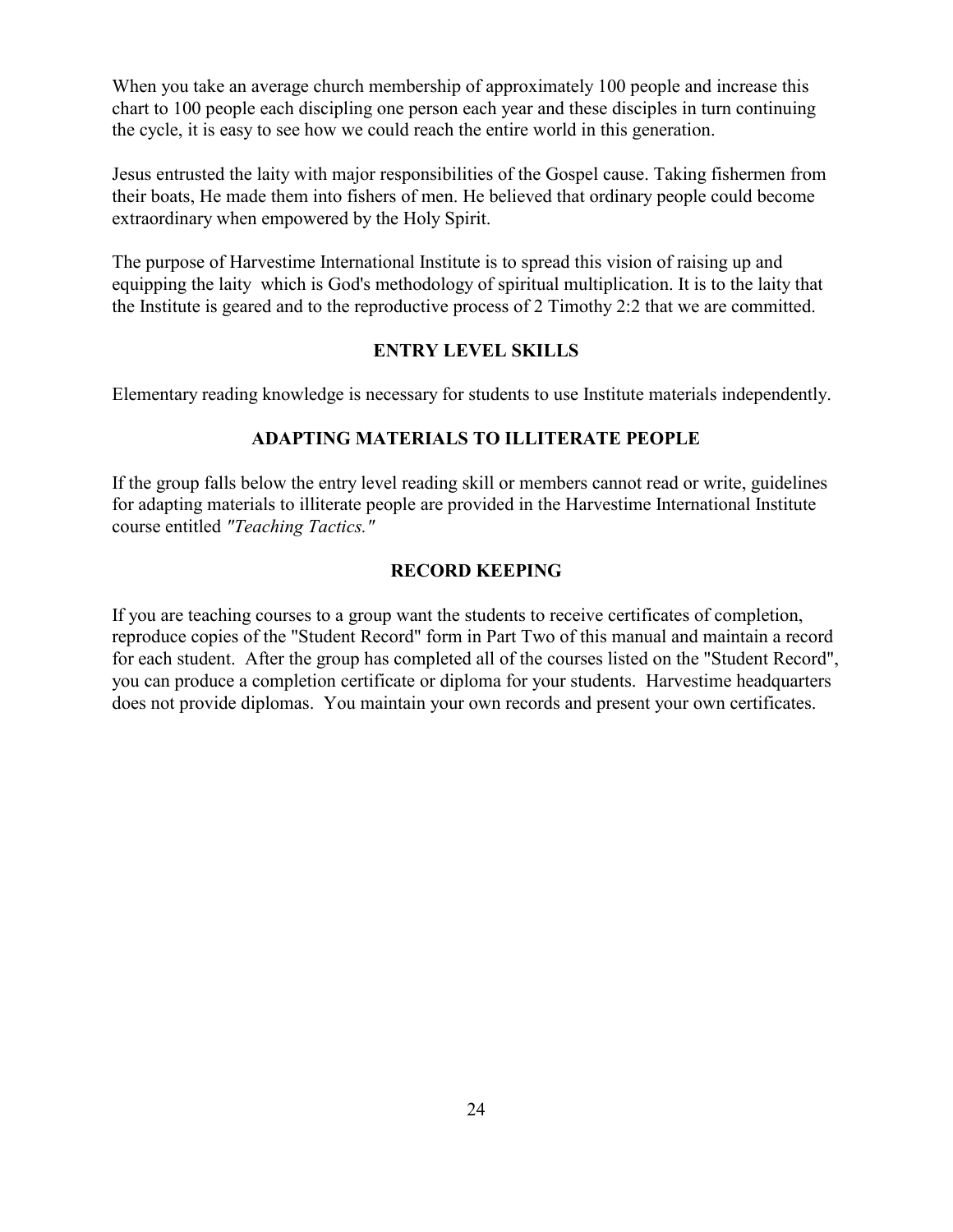### **GROUP STUDY**

If you have not previously taught in a group setting, we suggest you take the Institute course, "Teaching Tactics." This course focuses on teaching methods Jesus used to train disciples to reach the world with the Gospel. Here are the steps to begin your group study:

- 1. Download from Harvestime International Institute the first course you plan to teach.
- 2. Reproduce enough copies of the course for your group. You may charge them what it costs to reproduce the course, but you cannot sell it for profit. (Hard copies of the courses can be purchased in the US only. Visit our bookstore at: http://www.harvestime.org)
- 3. If you are taking students through the entire Institute curriculum, reproduce copies of the "Personal Record" form to record their progress. (See Part Two of this guide).
- 4. Establish the organizational structure for the sessions. Identify leaders, teachers, and their responsibilities.
- 5. Set the dates, times, and places for class sessions.
- 6. Publicize your class.

-If you live in a rural village or remote area, your advertising may be by word of mouth. If you live in a city, you can prepare posters and flyers for distribution. Place these anywhere Christians gather. Put them in churches, Christian bookstores, and ask local ministers to announce classes in their services or in their church newsletters.

-Obtain mailing lists from Christian organizations and churches and send announcements through the mail if postal service is available in your region. Send information on the Institute to local newspapers and radio and television stations in your region.

-On all publicity, always include the name of your organization, date, time, location and purpose of your meeting. Include your own name, address, and telephone number as the contact for further information.

#### **ESTABLISHING A HARVESTIME INSTITUTE**

Harvestime provides a resource entitled *The Immediate Institute* to assist you in starting your own Bible school.

-If you live outside of the US: You may request the Immediate Institute Download free of charge via email.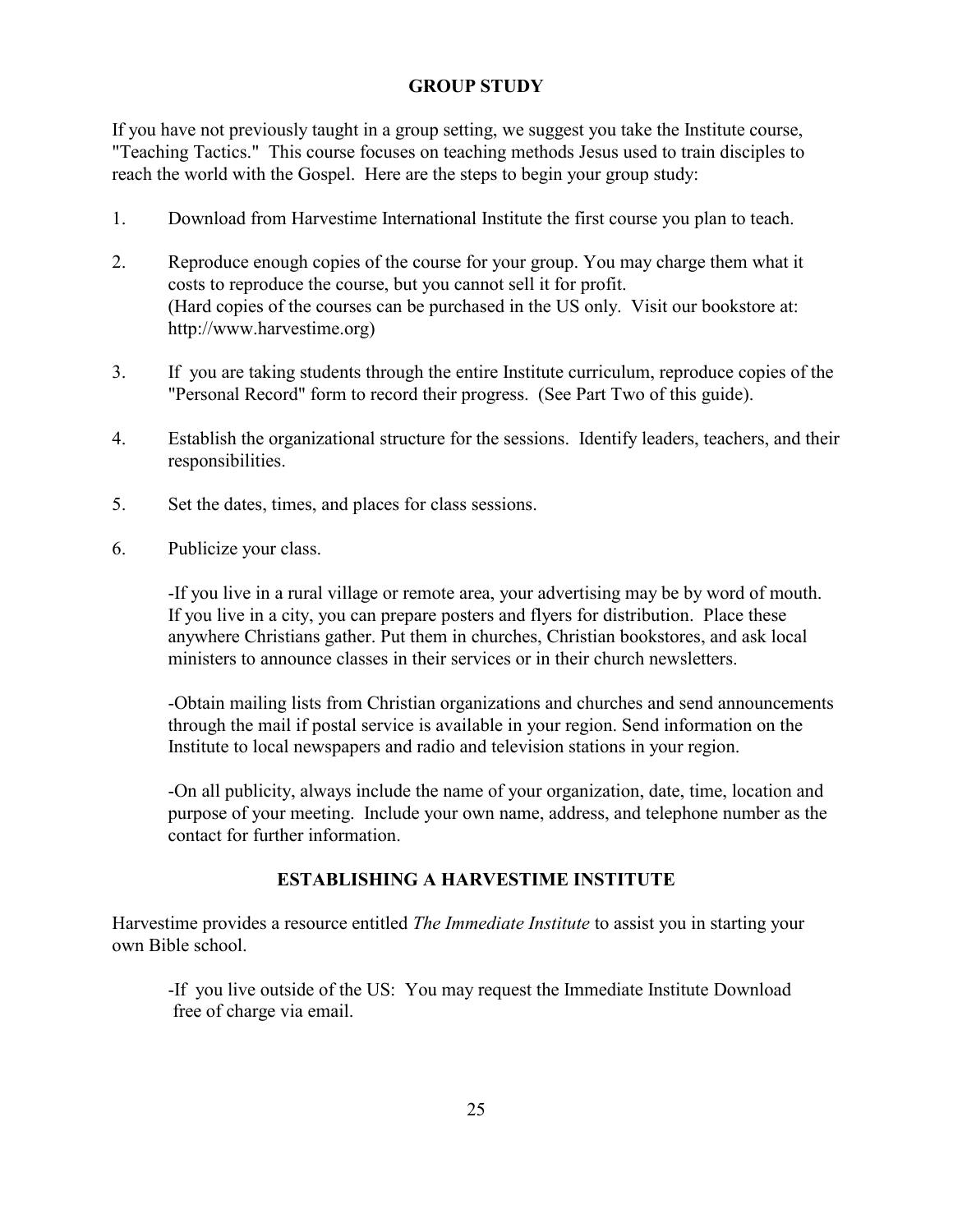-If you live within the US, you may order the Immediate Institute Download from our bookstore on our web page: http://www.harvestime.org. [Your support enables us to provide these free resources.]

The Immediate Institute download contains everything you need to get a Bible school up and running including the following:

*Introduction:* Biblical foundations for starting a school, an introduction to Harvestime, the strategy of reproduction, and basic strategic steps to take to start your school.

*Foundational Documents*: This file provides guidelines for formulating foundational documents, a doctrinal statement, and a statement of purpose for your school.

*Budget and finances*: This file provides a sample school budget and guidelines for financial integrity.

*Organizational Chart*: This file provides suggested administrative positions and responsibilities for the school. You may add or delete positions as deemed necessary for your own school.

*Curriculum:* Introduction to Harvestime curriculum, course listing, and course order form.

*Faculty Handbook*: A model handbook for faculty members, ready to personalize by adding or deleting information relevant to your own school.

*Student Handbook:* A model handbook for students, ready to personalize by adding or deleting information relevant to your own school.

*Examinations:* Examinations for Harvestime International Institute courses. *Exam Answer Sheet*: Standard blank answer sheet for taking exams. *Examination Answer Keys*: Answer keys for all courses.

*Library Manual:* This manual provides basic guidelines for establishing a college library.

*Publicity*: This file provides sample brochures, news releases, radio or television ads, bulletin inserts, posters, flyers, invitational letters, and ideas for promoting your school.

*Forms:* Standard forms ready for personalization, including those needed for a student data base.

*Correspondence:* Standard letters ready for personalizing for your own school.

*Student Ministries Handbook*: To prepare your students for student mission assignments.

*Course syllabi*: Simple outlines to assist you in developing your class schedules.

In addition, the website provides UTube video links to assist in starting a school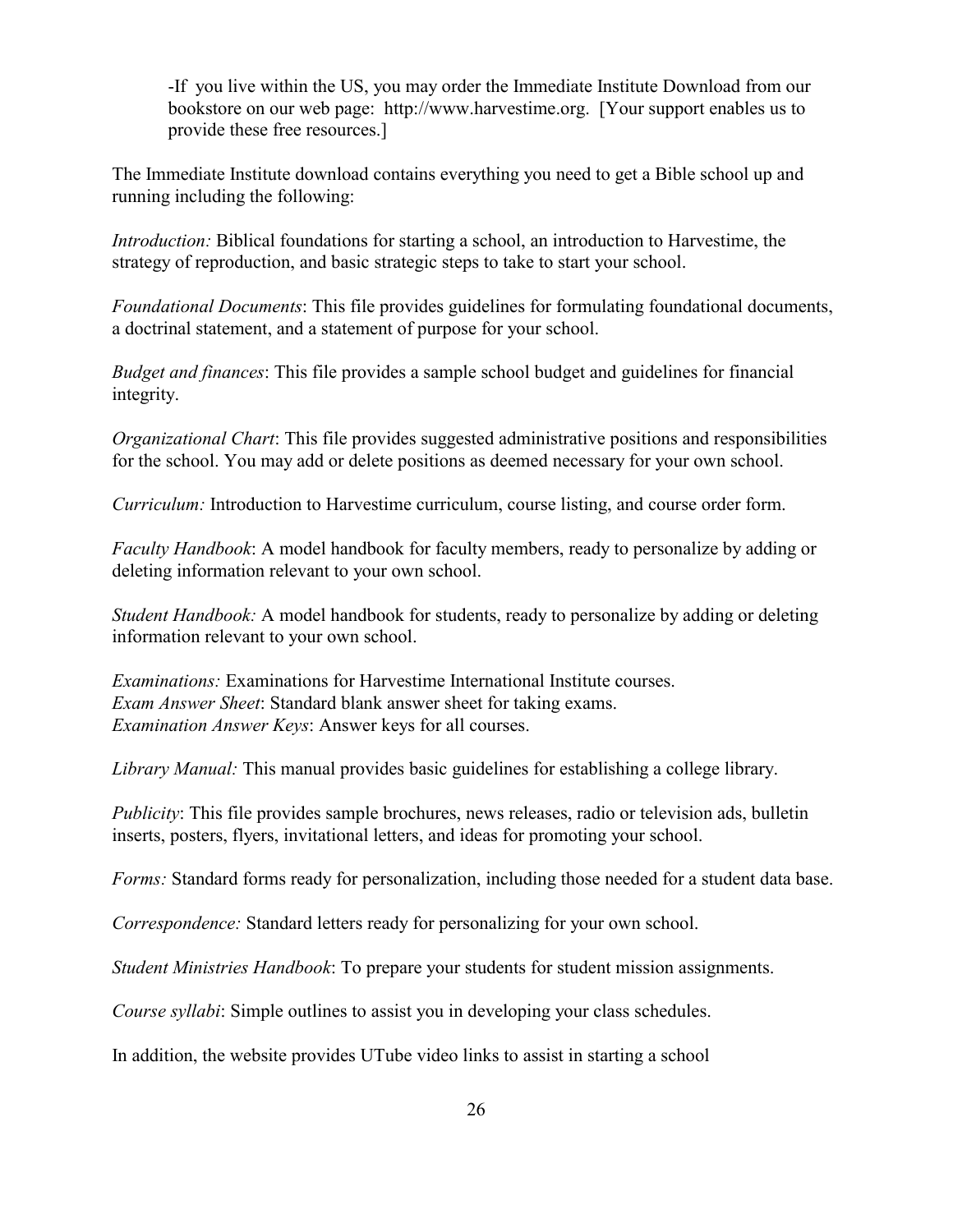#### **CONDUCTING CLASS SESSIONS**

#### **INTRODUCTORY MEETING:**

-Open the first meeting with prayer and introduction of group leaders and members.

-Obtain the names and addresses of everyone in attendance. This will permit you to contact them prior to the next meeting.

-Explain group procedures: Group leaders, teachers, and the dates, times, and places you will meet.

-Conduct a time of praise and worship, inviting the presence of the Holy Spirit into the session.

-Introduce Harvestime by using the material provided on this subject in Part One of this guide.

-Present an overview of the total curriculum if you are going to use the complete Core Course program. Explain where the first course fits into the sequence of courses.

-Distribute the first course.

-Review with students the "Seven Study Steps" for independent study provided in Part Two of this guide. Give each student a copy of these steps to direct their studies. Each time you introduce a new course, go through the course survey with students which is Step One of the "Seven Study Steps" found in Part Two of this guide.

-Present an overview of the first lesson. Make assignments for the students to read and complete prior to the next meeting.

-Close the meeting with a time of prayer and ministry to students.

#### **FOLLOWING MEETINGS:**

-Open in prayer.

-Welcome new group members and provide them with course manuals.

-Praise and worship.

-Lesson: Discuss each section of the chapter students have studied. Ask students for questions or comments.

-Review the "Self-test" together. Check to see how the students did on the test. You may want to do the "For Further Study" projects as a group rather than on an individual basis.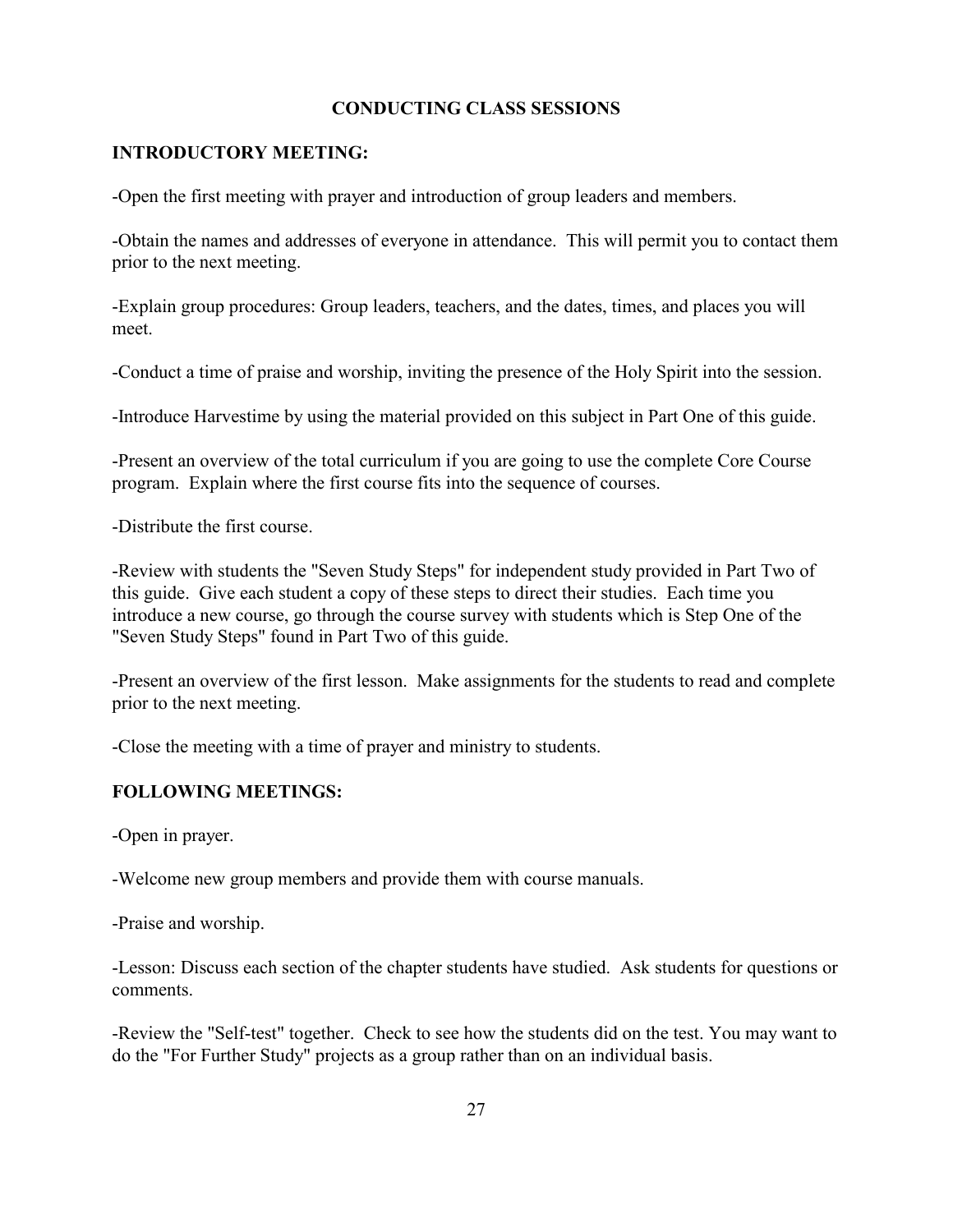-Share any additional study you have done on the subject. Use various methods of teaching: -Ask questions.

-Call for group discussion. -Use charts and diagrams to illustrate the lesson. -Have students present reports on certain parts of the lesson. -Involve the students. Participation is the best method for learning. -Apply the lesson to the lives of students. Emphasize practical application, participation, and demonstration. -Provide special times of dedication calling for new commitments to God. -Always minister to special needs of group members and allow the Holy Spirit to move in your class sessions.

### **CONCLUDING THE COURSE:**

Note completion on the "Student Record" forms if your group is working towards certificates or diplomas.

Challenge group members to use what they have learned and teach the course to at least one other person during the next year. This will continuously expand the network of spiritual harvesters.

If a student expresses interest in teaching Harvestime courses in a group setting, give him copy of this "Orientation and Administration Guide"; have him complete the courses himself; and suggest that he study the Institute course entitled *"Teaching Tactics."*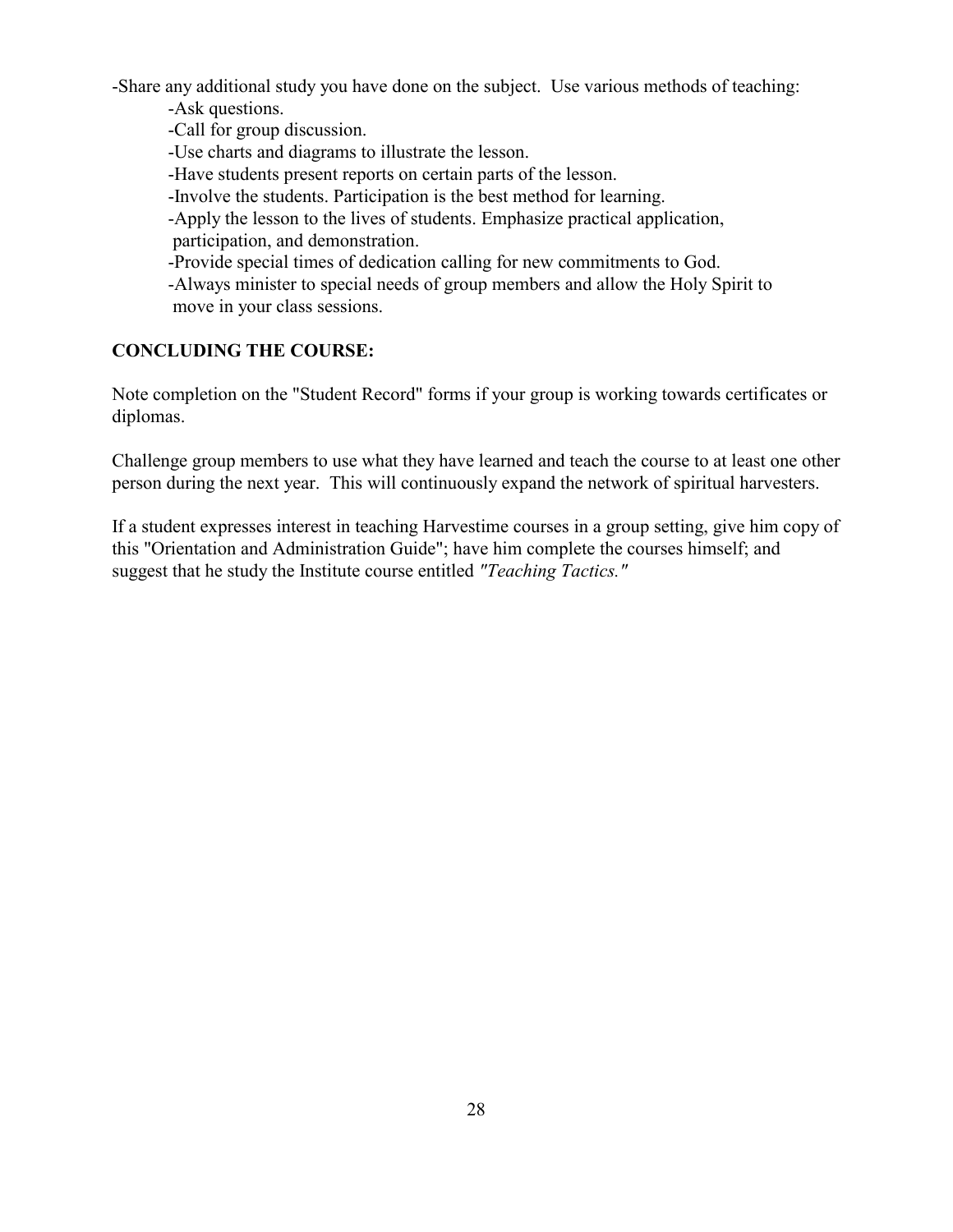## **TRANSLATION, REPRODUCTION, AND INTERNET POLICIES**

We have accepted the challenge of Habakkuk 2:2 and Psalms  $68:11$ . The Lord told us to "write" the vision and make it plain." But we must get it into the hands of the "runners," those out on the front lines of evangelism. This is why we permit reproduction and translation of Harvestime materials under the terms of these policies. Harvestime International Network retains the copyright to all curriculum, but grants reproduction and translation privileges under the following terms:

### **Translation:**

-Before beginning translation, check the Harvestime webpage. We have several languages already completed and/or underway.

-No changes should be made to materials other than are necessary linguistically if the text is being translated into another language.

-A copy of the final translation is to be sent to Harvestime International Network so others can benefit from the translation.

### **Reproduction:**

-Commercial printing in hard copy perfect-bound format and sale of these is not permitted in the US. We sell perfect-bound copies in the US in our online bookstore to help underwrite our extensive free program around the world. Perfect bound copies must be purchased from Harvestime. You may, however, reproduce the materials by copy machine, flash drives, SD cards, CD ROMs, etc. If you make a copy using a copy machine, you can charge students what it cost you to do so. You cannot sell the courses for profit.

-If you reproduce a course by copy machine, you may use your ministry or Bible school name on the cover or title page if desired, but you must include the Harvestime copyright and contact information. Example:

> $\overline{z}$ First Baptist Bible School 111 First St., Clovis, CA **Power Principles** Curriculum Provided By: Harvestime International Network http://harvestime.org